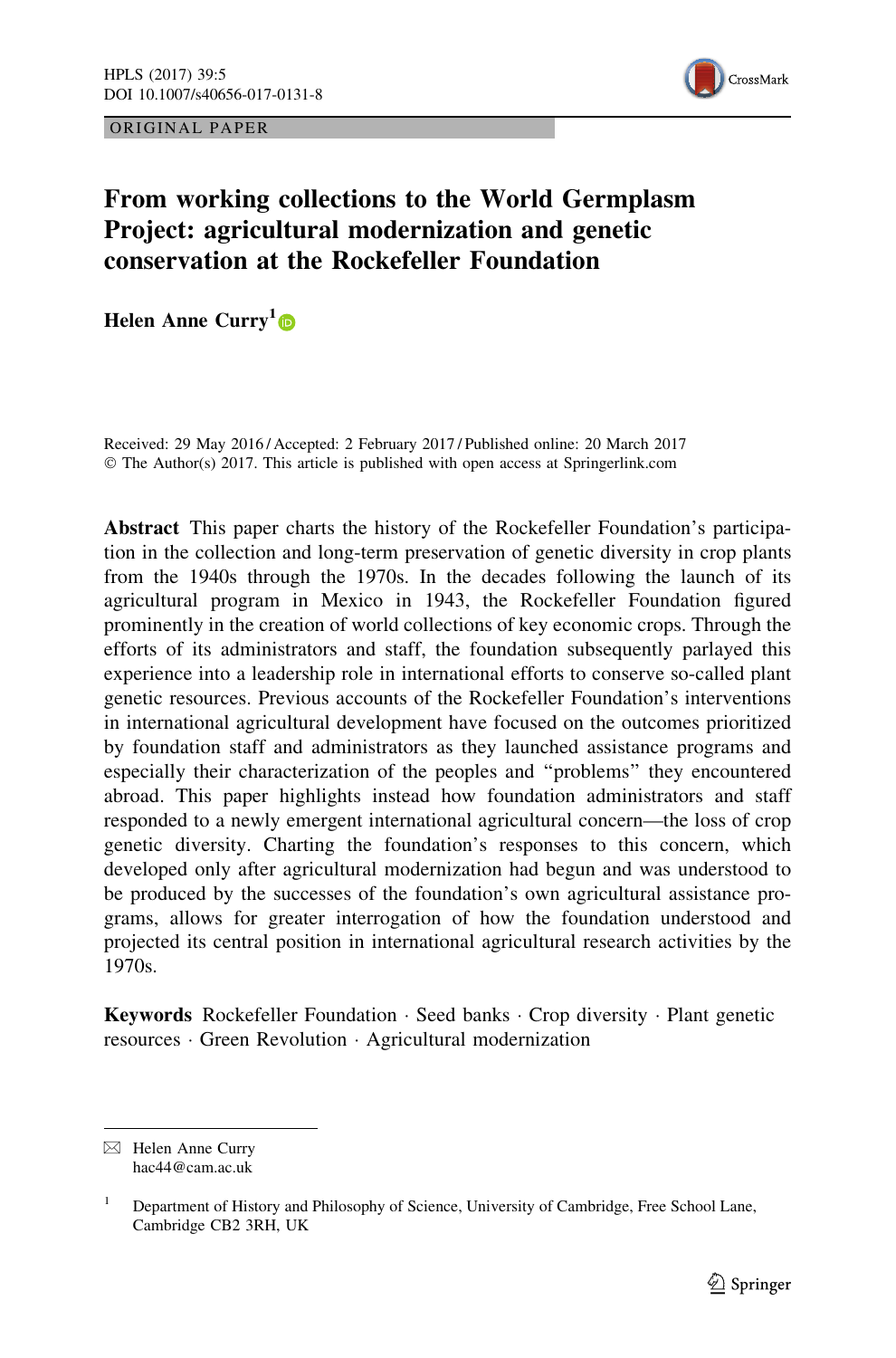### 1 Introduction

In 1943, the Rockefeller Foundation launched a program in Mexico that aimed to increase agricultural production through greater research and training in the agricultural sciences. Many scholars have looked to this effort as the starting point of the so-called Green Revolution—that is, of the striking increase seen in the production of certain economic crops in Latin America and Asia in the late 1950s and 1960s that resulted especially from the introduction of higher-yielding crop varieties and the agricultural technologies and financial structures needed to cultivate these (Jennings [1988;](#page-18-0) Perkins [1997](#page-18-0); Cotter [2003;](#page-17-0) Harwood [2009](#page-18-0), [2012;](#page-18-0) Cullather [2010;](#page-18-0) Patel [2013\)](#page-18-0). In establishing this narrative, historians have traced the foundation's efforts from Mexico across Latin America in the 1940s and 50s, to India, Pakistan and elsewhere in Asia in the 1960s and 70s, and finally to Africa where these faltered in the 1980s and later (Oasa [1981](#page-18-0); Fitzgerald [1986;](#page-18-0) Matchett [2002,](#page-18-0) [2006](#page-18-0); Cullather [2004;](#page-18-0) Shepherd [2005](#page-18-0); Smith [2009](#page-19-0); Baranski [2015](#page-17-0)). The outcomes of these activities remain contested, hailed by some as having prevented global food crises and decried by others as the source of innumerable social and environmental problems.<sup>1</sup>

Much of the historical literature that has evaluated the agricultural assistance programs of the Rockefeller Foundation from the 1940s onward has focused on the outcomes that were vigorously pursued from the outset. These include especially the creation and dissemination of high-yielding varieties of key economic crops and the broad political agendas, such as transforming potentially volatile peasants into cooperative capitalist farmers, that were encoded in seemingly narrow breeding efforts. Some of these studies have explored how the prior experiences and assumptions of foundation officers and staff affected what they defined as problems worthy of attention in the countries they visited as well as the solutions they proposed (e.g., Fitzgerald [1986](#page-18-0); Shepherd [2005](#page-18-0); Smith [2009](#page-19-0); Nally and Taylor [2015\)](#page-18-0). The perspectives of foundation officers about the need for agricultural assistance and the form it should take were not developed in isolation but reflected contemporary theories of economic development and were bound closely to US geopolitical concerns and strategies for national security in the midst of the Cold War; these, too, have been consistent themes in studies of the Rockefeller Foundation's agricultural programs (e.g., Oasa [1981](#page-18-0); Perkins [1997;](#page-18-0) Cullather [2010\)](#page-18-0).

Although it complements these many studies, the history that I relate here differs in its approach to understanding the post-1940 agricultural programming of the Rockefeller Foundation and its wide-ranging effects. I explore a component of the foundation's interventions in global agriculture—its participation in the collection and long-term preservation of genetic diversity in agricultural plants—that was not prompted by the perceived shortcomings of developing-world agriculturists or governments but instead arose as a means of managing some less desirable consequences of the foundation's own activities. As I describe here, in the decades following the launch of the agricultural program in Mexico in 1943, the Rockefeller

See Patel ([2013\)](#page-18-0) for an insightful assessment of the long history of the Green Revolution and competing claims made about its successes and failures.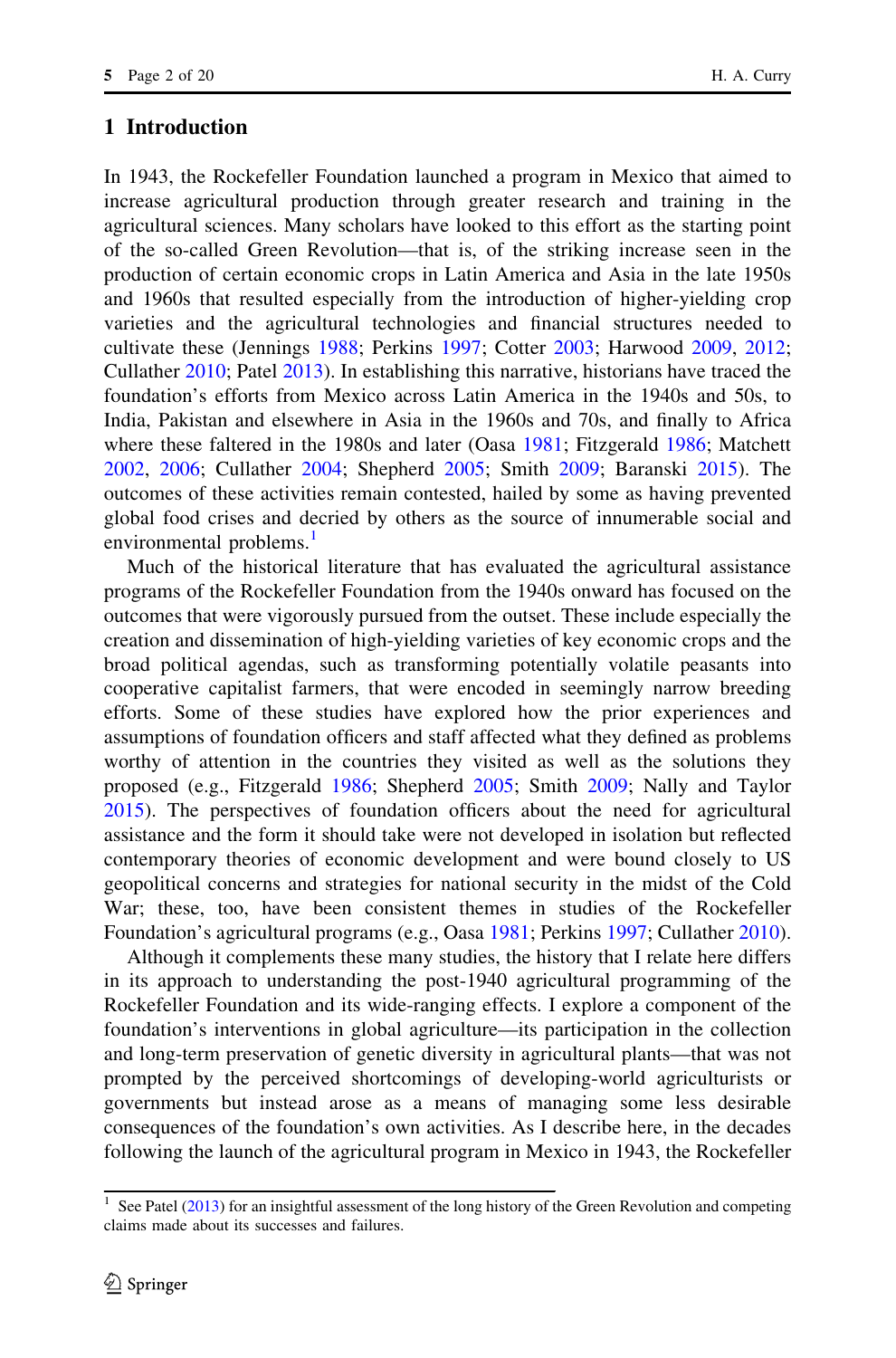Foundation figured prominently in the creation of collections in which many thousands of varieties of important economic crops were gathered. I show how, through the efforts of its administrators and staff, the foundation subsequently parlayed this experience into a leadership role in international efforts to conserve "plant genetic resources" as these coalesced in the late 1960s.

These activities have had long-term—indeed, continuing—consequences for international agricultural research and development. The institutions favored by the Rockefeller Foundation as centers of collection and conservation, whose histories I recount here, still play central roles in the management and global circulation of plant genetic materials, especially for key economic crops such as rice, maize and wheat.<sup>2</sup>

The history of the Rockefeller Foundation's involvement in the collection and long-term maintenance of crop genetic diversity aligns with the existing scholarship in showing the influence of the foundation's resources and vision on crucial elements of agricultural production at local and global scales. Yet because of the particular nature of the problem of the loss of genetically diverse types, exploring this history allows for greater interrogation of how the foundation (as embodied in its staff) came to understand and position itself as an undisputed authority in international agricultural research. This is because the loss of genetically diverse types became an urgent international concern only *after* agricultural modernization had begun, and was in fact understood to be produced by the very successes of the foundation's agricultural programs. Here the problem to be solved could not be explained by reference to the failures of backwards farming communities or addressed by imposing an imported vision of good agriculture. It was acknowledged to be a product of the foundation's own activities. What's more, it invited the interest of other organizations, who found themselves engaged in resolving an issue seen to be exacerbated by agricultural modernization as pursued by the Rockefeller Foundation. As a result, this history offers an opportunity to consider how the foundation viewed its authority in the domain of global agriculture vis-à-vis that of other national and international actors.

## 2 Mexican maize diversity

The Rockefeller Foundation's first forays into the collection of crop plant diversity in the 1940s were intended not as conservation activities but rather as the initial steps towards specific agricultural objectives: the creation and distribution of higher-yielding crop plants for Mexican farmers. Within a few short years, however, concerns about the potential loss of the diverse types of maize (corn) found in Mexico and elsewhere in Latin America transformed a working collection—that is, one used for the immediate research needs of breeders and other scientists on site into a resource to be expanded and stewarded for the future.

In October 1943 the Rockefeller Foundation entered into an agreement with the Mexican government in which it agreed to provide Mexico with technical expertise

<sup>&</sup>lt;sup>2</sup> On international efforts to conserve plant genetic resources, see Pistorius ([1997\)](#page-18-0) and Pistorius & Van Wijk [\(1999](#page-18-0)). Further studies include Saraiva ([2013\)](#page-18-0), Peres [\(2016](#page-18-0)), and Fenzi & Bonneuil ([2016](#page-18-0)).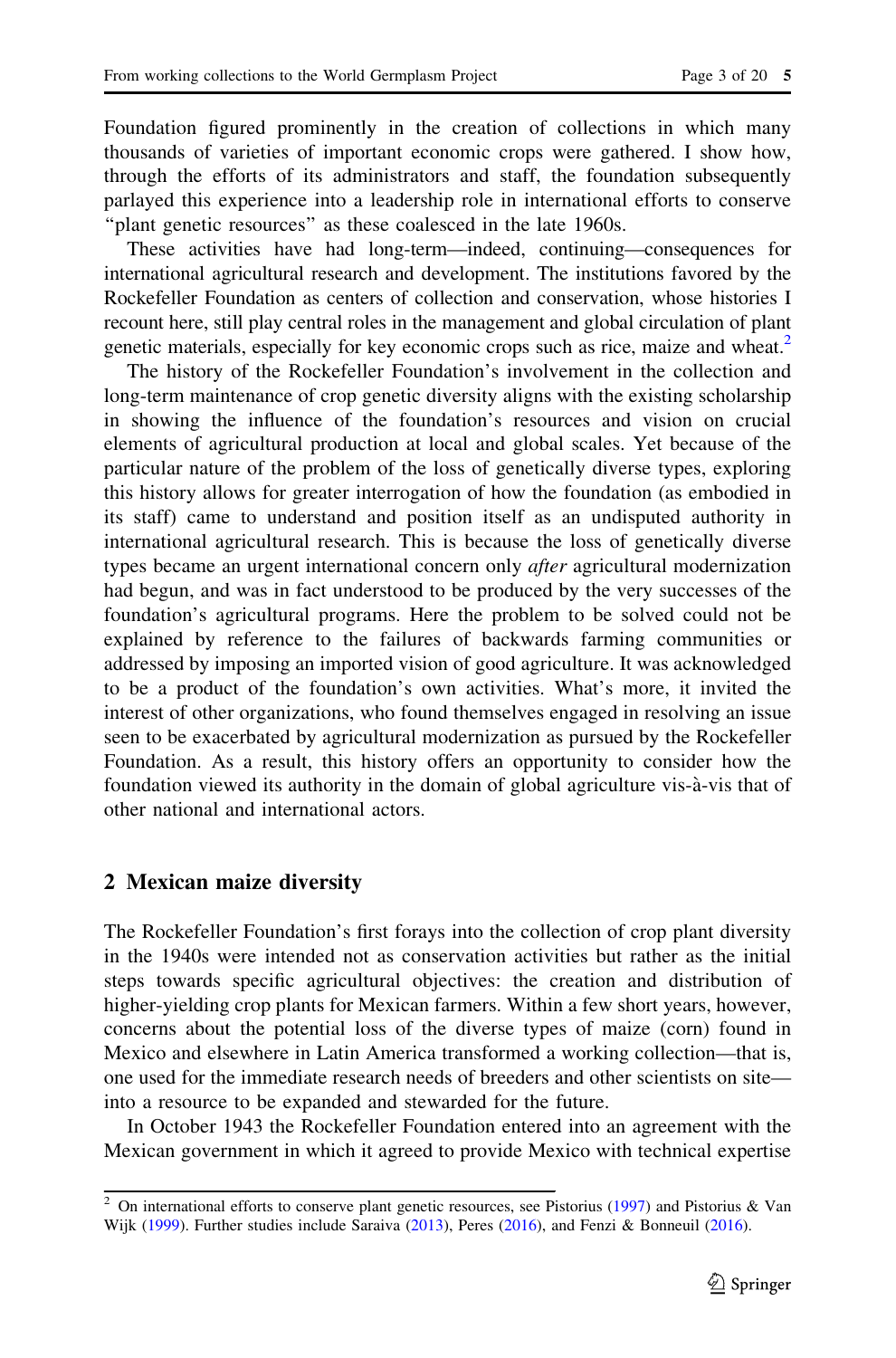in agricultural research, with the aim of improving national agricultural productivity, via a new American-staffed Office of Special Studies in the Ministry of Agriculture. It followed that a top priority for this office was to establish programs in plant breeding, as the development of high-yielding varieties of important economic and subsistence crops like maize, wheat, and beans promised a straightforward route to increased agricultural production.<sup>3</sup>

One of the first activities to be undertaken in the maize-breeding program, which was directed by the American geneticist and breeder Edwin Wellhausen, was to establish a collection of locally adapted Mexican maize varieties (today called landraces). The stated purpose of collecting was to support the maize improvement efforts; however, it was further encouraged by more academic interests. As a consultant to the Rockefeller Foundation, the Harvard botanist and maize breeder Paul Mangelsdorf had been instrumental first in shaping the Mexican program, then in launching the Office of Special Studies and setting an agenda for its maize program (Matchett [2002\)](#page-18-0). He had also been engaged in the study of maize's evolutionary origins for a number of years, work in which he relied on varieties gathered from across the Americas. His passion for both breeding and evolutionary studies influenced subsequent ambitions for and uses of the collection (Mangelsdorf [1974](#page-18-0)).

Foundation staff made the first collections of maize while driving across the Mexican countryside. According to Wellhausen, they gathered many varieties, "right along the road, as we went from one place to another."<sup>4</sup> Over time, the collecting activities became more methodical. Wellhausen was soon dispatching students from the nearby university to gather maize from all corners of the country. They were provided with ''bags and tags and money to travel'' and relied on buses and sometimes burros to travel to what Wellhausen called ''the hinterlands.''5 Once they had arrived at remote sites, collectors often faced a still more difficult task. Collecting diverse types of maize frequently meant negotiating with impoverished farmers for access to a precious resource.<sup>6</sup>

The collectors' persistence paid off. In 1943, when the collections had only just begun, Wellhausen reported the ''very large number'' of more than 200 maize types held by the Office of Special Studies.<sup>7</sup> By 1947 the collection included some "1500" varieties of corn'' and Wellhausen and his colleagues, encouraged by Mangelsdorf, had begun an effort to classify these and definitively establish their relationships to one another.<sup>8</sup>

<sup>&</sup>lt;sup>3</sup> The earliest account of the Mexican project is Stakman et al. [\(1967](#page-19-0)). Subsequent scholarly accounts include Fitzgerald ([1986\)](#page-18-0), Jennings [\(1988](#page-18-0)), Cotter ([2003\)](#page-17-0), Matchett ([2002,](#page-18-0) [2006](#page-18-0)) and Harwood ([2009\)](#page-18-0). For a comparison to other Mexican agricultural breeding programs of that period, see Barahona ([2008\)](#page-17-0).

<sup>4</sup> Edwin Wellhausen, Oral History, Rockefeller Foundation Program in Agriculture, Volume XLII, June 1966, Rockefeller Archive Center, Rockefeller Foundation records (RF) RG 13, quotation on 29.

<sup>5</sup> Ibid., 133.

 $6$  For an account by one of the key collectors, see Hernández X. ([1998\)](#page-18-0).

<sup>&</sup>lt;sup>7</sup> "Annual Report, Rockefeller Agricultural Program in Mexico, February 1—December 31 Incl. 1943," RF RG 6.13, Series 1.1, Box 2, Folder 21.

<sup>&</sup>lt;sup>8</sup> "Review of the work of the Oficina de Estudios Especiales, S.A.G. for the year 1946–1947," RF RG 6.13, Series 1.1, Box 2, Folder 2.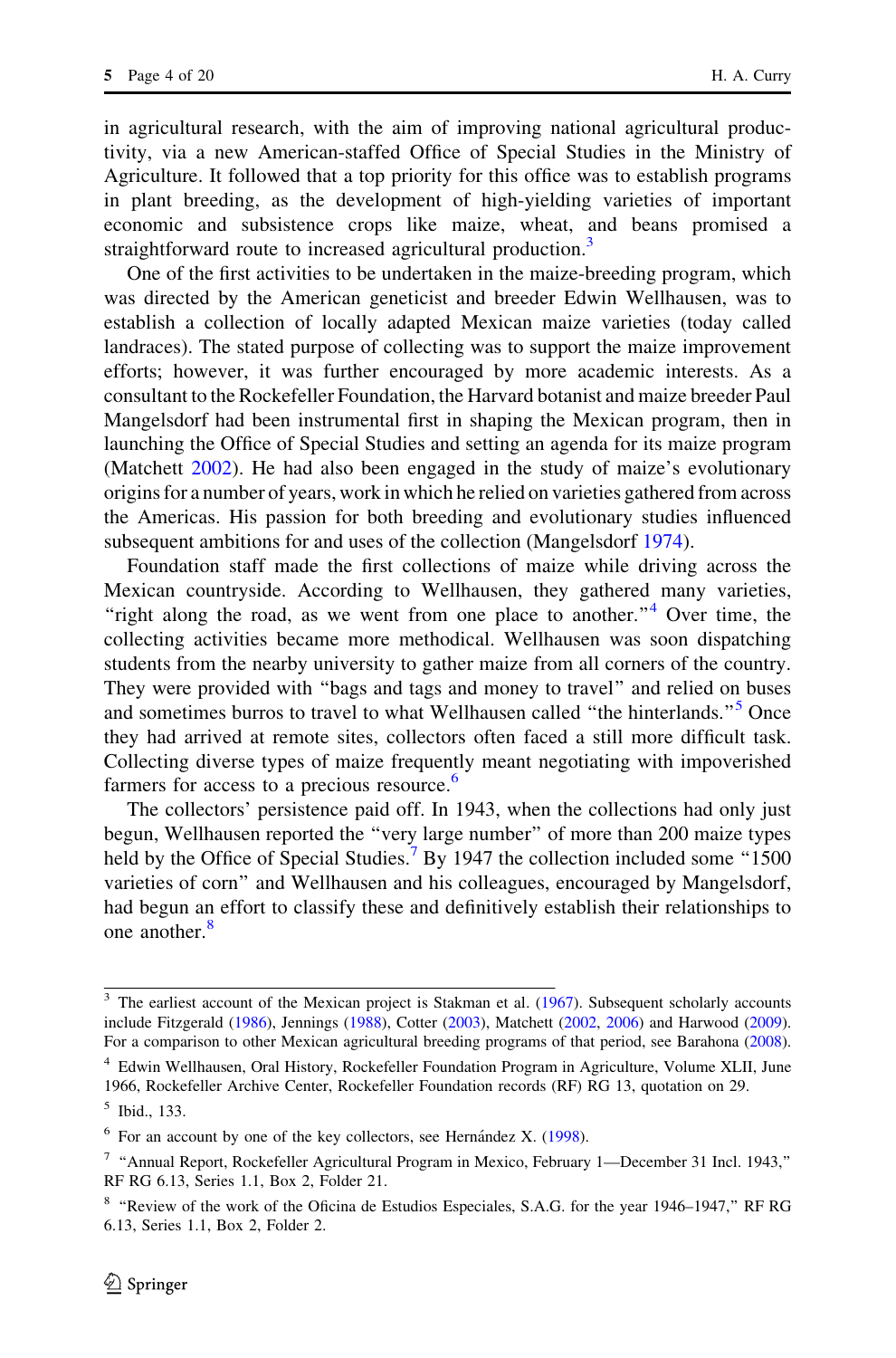Almost from the outset those associated with the Office of Special Studies recognized that their maize-breeding program, if it were successful, would produce more desirable strains of maize that might well replace the many diverse types they now encountered in Mexican fields. This loss would be a blow to breeding efforts and botanical studies alike. When Wellhausen and his colleagues published the results of their classificatory effort, they both acknowledged this concern and assigned themselves a central role in addressing it: ''The modern corn breeder… has a responsibility not only to improve the maize in the country in which he works, but also to recognize, to describe, and to preserve for future use, the varieties and races which his own improved productions tend to replace and in some cases to extinguish'' (Wellhausen et al. [1952](#page-19-0), foreword).

As it turned out, this notion was more widely shared. In 1949 the German geneticist Friedrich Brieger of the Universidade de São Paulo voiced his concern over the likely disappearance of maize varieties across the Americas to the botanist Ralph Cleland, who was then the chairman of the Division of Biology and Agriculture of the US National Research Council (NRC). Brieger's dire predictions of varieties being lost within ten years inspired Cleland to assess interest in a conservation effort among his colleagues and potential funders. Within a couple of years, a small group of US scientists had formed a ''Committee on the Preservation of Indigenous Strains of Maize'' (hereafter, Maize Committee) under the auspices of the NRC (Clark [1956](#page-17-0); Curry [2017](#page-18-0)). Its initial members included a number of botanists and geneticists, including Mangelsdorf, whose research had already sparked their interest in maize diversity. Convinced of the likely loss of diverse and valuable—maize varieties resulting from the introduction of improved lines, members of the Maize Committee obtained a grant from the US Technical Cooperation Administration (TCA) to finance a hemispheric effort to collect and preserve these imperiled varieties. Their arguments for why an agency concerned with offering "technical assistance" to developing countries should support their work emphasized the essential role that the endangered varieties would play in future maize-improvement efforts across Latin America; however, they also called attention to the benefits to US agriculture and to scientific research.<sup>10</sup>

The Maize Committee, relying especially on Mangelsdorf as an intermediary, also sought to secure the aid of the Rockefeller Foundation on the ground in Latin America. J. George Harrar, the director of the program in Mexico, and his colleagues clearly saw the value of the Maize Committee's work for their future activities. As Harrar argued to the foundation president Chester Bernard, ''The importance of maintaining viable germplasm of native crop plants such as corn is obvious and of tremendous significance in the development of new varieties of corn to meet future problems."<sup>11</sup> He pointed out that the foundation had been doing this work for years, spending considerable sums in the creation of a maize collection in

<sup>9</sup> Cleland to Miller, 17 December 1949, RF RG 1.2, Series 300, Box 1, Folder 2.

<sup>&</sup>lt;sup>10</sup> "Proposed Plan for the Collection and Maintenance of Native Races of Maize" (undated), Harvard University Archives, Papers of Paul C. Mangelsdorf (PCM), HUG(FP) 37.10, Box 5, Folder: National Academy of Arts and Sciences, 1954—(1 of 2).

<sup>&</sup>lt;sup>11</sup> Harrar to Barnard, 29 August 1951, RF RG 1.2, Series 300, Box 1, Folder 2.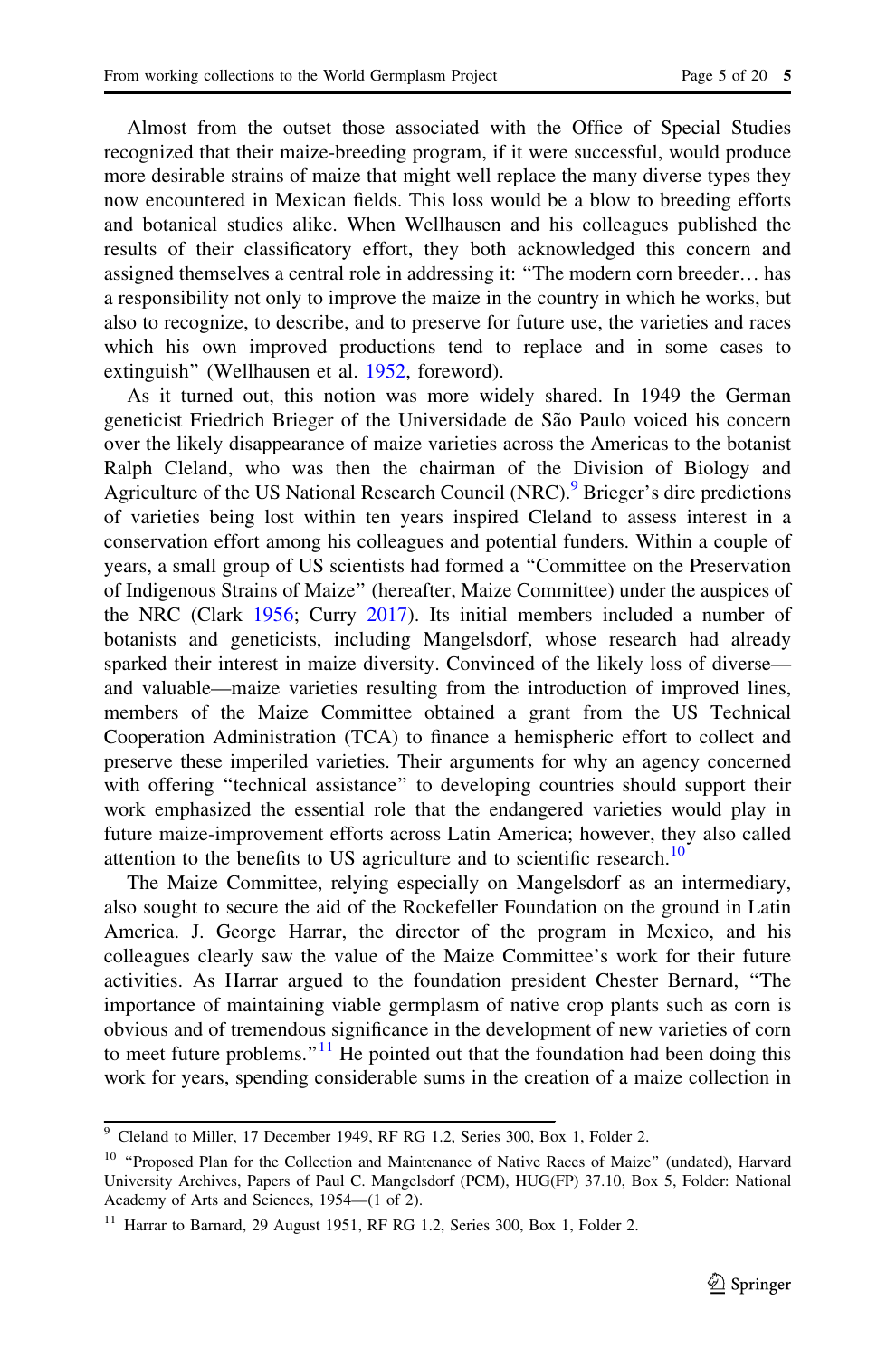Mexico and, more recently, in Colombia where a second Latin American program had been launched in 1950. They were, in his assessment, in possession of unparalleled resources: ''If we accept the proposal of the NRC committee we will immediately make available to them the most important maize material now in existence."<sup>12</sup> Bernard agreed with Harrar, but expressed reservations that the committee had not adequately considered the question of maintaining these varieties in the long-term. He worried that this expensive commitment would devolve to the foundation and insisted that the foundation not commit itself to providing for the indefinite maintenance of the collected maize. $^{13}$ 

On that understanding, the Rockefeller Foundation signed on to the Maize Committee's planned program. Over the next few years, the foundation supervised collecting missions and provided land and space for multiplying and renewing collected seeds. The NRC, using the \$85,000 grant from the TCA, paid for equipment, supplies, travel expenses, and salaries associated with collecting. TCA funds also supported the creation of three storage centers to house the collections located in Mexico, Colombia, and Brazil—with additional ''stand-by'' storage at a US Department of Agriculture (USDA) site in Maryland. Both the Mexican and Colombian centers were linked to Rockefeller Foundation operations. The Mexican storage facility was at Chapingo, the field site of the Office of Special Studies and home to Wellhausen's earlier maize collections, while the Colombian storage facility was sited at the new Rockefeller Foundation outpost in Medellín.<sup>14</sup>

The Maize Committee quickly achieved its goal of amassing seeds of diverse types. By 1955, the committee claimed a total of 11,353 samples of maize from across the Americas, 10,922 of which had been officially catalogued and many thousands of which were duplicated in stand-by storage.<sup>15</sup>

This success created new problems, as the question of long-term maintenance and renewal of these collections in Latin America lingered. Although the Maize Committee had hoped to establish an endowment to support the storage centers in perpetuity, no donor materialized. In a heated exchange of 1953, foundation staff including Harrar took great offense at the Maize Committee's (to their minds) cavalier assumption, outlined in a further grant proposal, that the foundation would go on maintaining and distributing the collected maize varieties at its own expense.<sup>16</sup> Yet this is what eventually happened.

<sup>12</sup> Harrar to Barnard, 15 October 1951, RF RG 1.2, Series 300, Box 1, Folder 2.

<sup>&</sup>lt;sup>13</sup> Barnard to Harrar, 17 September 1951, RF RG 1.2, Series 300, Box 1, Folder 2.

<sup>&</sup>lt;sup>14</sup> Minutes of Meeting of Committee on Preservation of Indigenous Strains of Maize, 26 October 1951, National Academy of Sciences, Biology & Agricultural Division Files (B&A), Folder: B & A Agricultural Board Com on Preservation of Maize: Meetings, 1951–1958.

<sup>&</sup>lt;sup>15</sup> Committee on Preservation of Indigenous Strains of Maize, (1955), "Collections of Original Strains of Corn, II,'' B&A, Folder: B & A Agricultural Board Com on Preservation of Maize: Collections of Original Strains of Corn: II.

<sup>16</sup> E.g., Harrar to Clark, 5 November 1953, RF RG 1.2, Series 300, Box 1, Folder 4; Harrar diary, 16 November 1953, RF RG 1.2, Series 300, Box 1, Folder 4.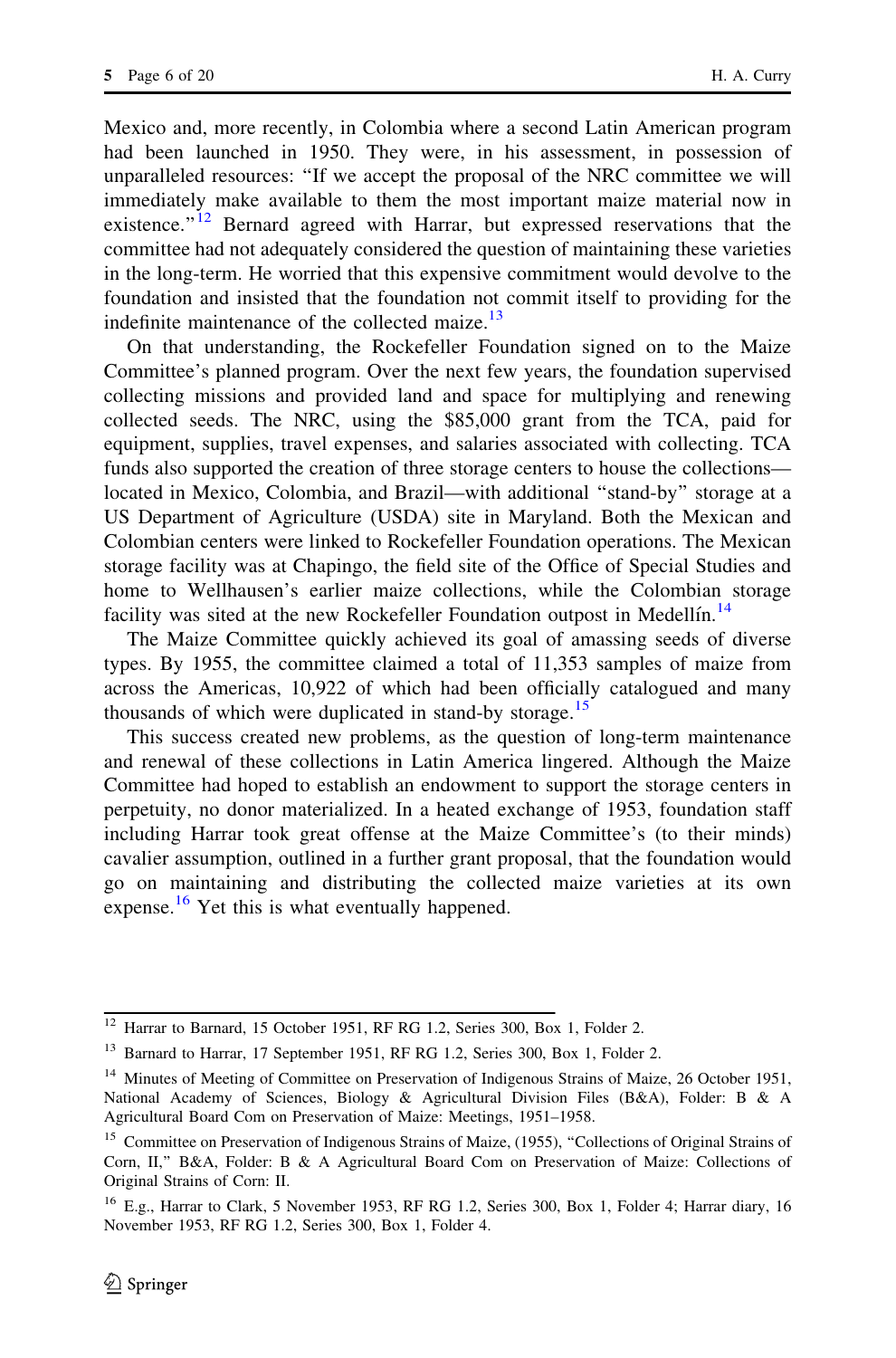#### 3 New crops, new collections, new concerns

During the 1960s Rockefeller Foundation staff continued to emphasize the importance of collections of crop diversity to the success of crop improvement programs, and increasingly saw a clear role for the foundation in maintaining these collections. This was due in part to the foundation's sponsorship of a greater number of agricultural initiatives. As it expanded its horizons from Mexico and Colombia to all of Latin America and then to South and Southeast Asia and beyond, the foundation generated a need for access to more and different crops. Perhaps more important, as staff members from the flagship Mexico program fanned out to these new sites, they brought with them a sense of the important role that the collection of diverse varieties had played in the successes of the Mexican program—and they endeavored to repeat that experience.

In 1956, in the midst of the maize collecting efforts in Latin America, the Rockefeller Foundation entered into an agreement with the Government of India to create a cooperative research program at the Indian Agricultural Research Institute in New Delhi. As the program got off the ground in 1957 and 1958, a maize-breeding initiative was the first to be established, followed shortly by an effort to improve sorghum and millets (Perkins [1997,](#page-18-0) pp. 153–154). Kenneth Rachie, formerly of the Office of Special Studies in Mexico, led the latter project. He immediately proposed collecting sorghum varieties just as ''extensive collections of corn germ plasm'' had been made in Latin America. ''It is quite obvious that such collections played an important part in excellent development of maize improvement programs in Mexico and Colombia,'' he noted. Although Rachie envisioned that Indian materials would be the starting point for the collections, he hoped that ''introductions from other countries would be added ... and eventually a world sorghum bank would be established."<sup>17</sup> Rachie considered this to be in the known remit of the foundation: ''Establishment of world germplasm banks has been an important function of the Rockefeller Foundation agricultural programs in the past."<sup>18</sup> Rachie soon organized an India-wide collecting program in which Indian collectors sought out locally adapted varieties of sorghum, maize, and millets. He further supplemented the collection with materials from other institutions, as well as a sorghum collection that he had brought with him from Mexico, to create his envisioned ''world collection'' (House [1980,](#page-18-0) p. 98).

A similar tale unfolded beginning in 1960 at a different Rockefeller-linked institution, the International Rice Research Institute (IRRI) in the Philippines. Jointly funded by the Rockefeller and Ford Foundations, and directed initially by a former staff member of the Office of Special Studies, IRRI's mission was to raise rice production across Asia through enhanced scientific research and training. As with the program in Mexico, breeding high-yielding varieties took center stage. And, as with the earlier maize and sorghum efforts, rice breeding began with an effort to assemble at IRRI as many rice varieties as possible. Because many agricultural institutions already possessed large collections of rice varieties, the primary method of collecting was to write to these institutions to see whether they

<sup>&</sup>lt;sup>17</sup> Rachie to Cummings and Grant, 24 October 1957, RF RG 6.7, Series IV.5, Box 74, Folder 485.

<sup>&</sup>lt;sup>18</sup> Rachie to Cummings, 19 January 1960, RF RG 6.7, Series IV.5, Box 74, Folder 486.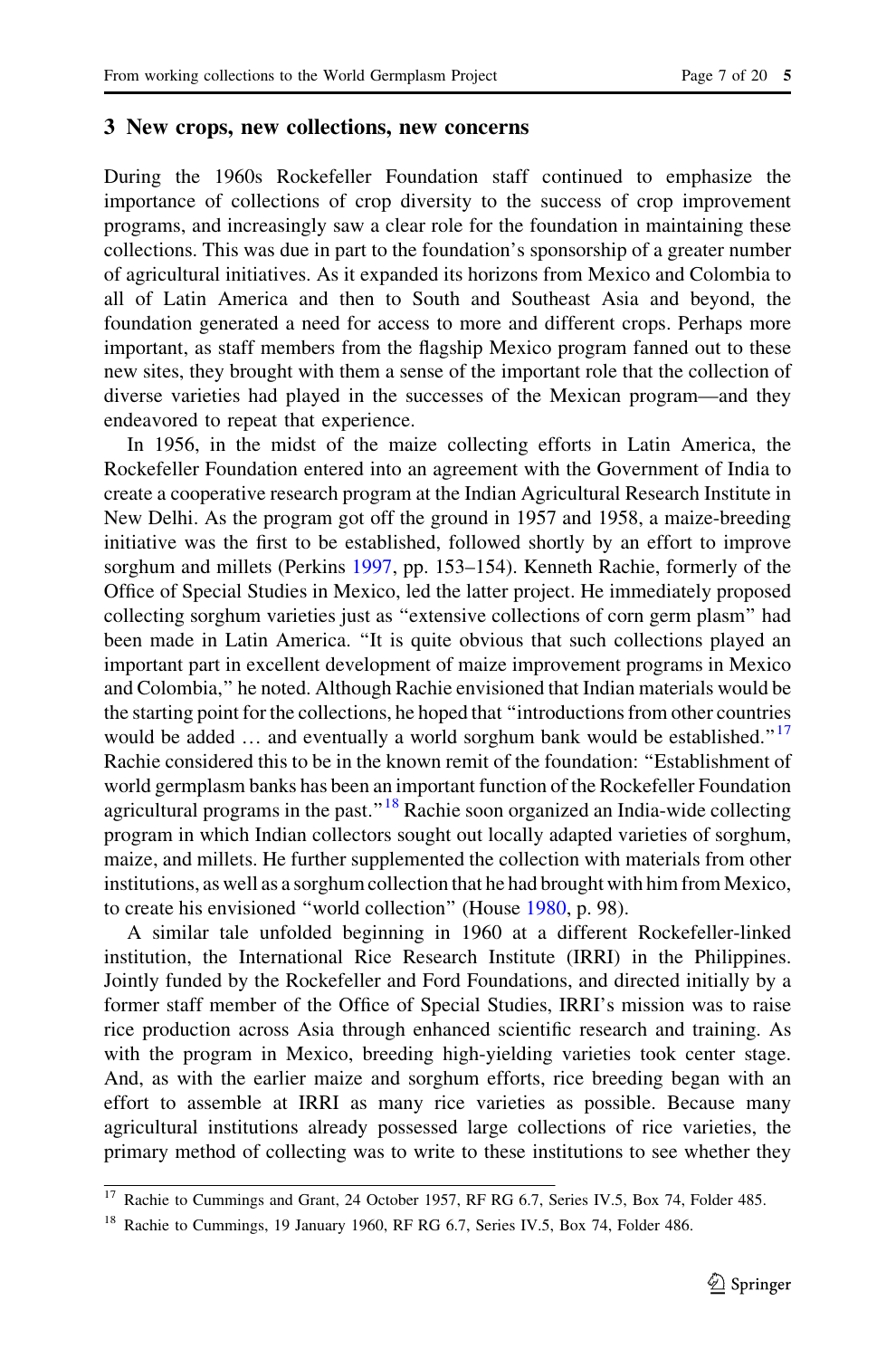would share their materials. By the end of 1972, the collection included nearly 7000 accessions, and had benefited from the donation of extensive materials from the USDA, the UN Food and Agriculture Organization (FAO), Japan, and Taiwan (Chandler [1992](#page-17-0), pp. 103–104).

The brief overviews of the collecting programs offered here—especially of maize in the Americas and sorghum, maize, and millets in India—give little sense of the labor and resources required to assemble and maintain a collection of diverse crop varieties, even for a circumscribed region. To gather the sorghum, maize, and millet varieties of India, Rachie relied on seven lead field collectors from India. Prior to visiting any area Rachie and his collaborators had to gather information about the nature and location of crops likely to be found there, as well as the predicted time of harvest; they also had to contact local agricultural officials and receive permission, and in many cases assistance, to carry out the work of collecting. Taking a sample involved gathering the seeds, wrapping these in cloth and bagging them, completing a standardized data form in duplicate, packing the bags into further metal containers or burlap bags, and sending these back to New Delhi. As Rachie summarized, "Field collecting was found to be hard, exhausting work." The collectors nonetheless accumulated 2463 samples of sorghum, 1582 of maize, and 2165 of varied millets—having spent a collective 674 days in the field and an additional 116 days planning the missions and having traveled an estimated 79,118 miles while in the field. $19$ 

Collecting was indeed hard, exhausting work. But, in many respects, maintenance proved harder still. It was only after seeds arrived at a storage facility that the never-ending tasks of maintenance began—processing seeds for storage, classifying the accessions, developing a system for tracking these and storing data, growing out seeds to regenerate stocks, making samples available to breeders worldwide and so on. An illustration of just how difficult maintenance proved is the history of the Latin American maize collection in the mid 1960s. This collection had been shepherded by the Rockefeller Foundation from the days of the Maize Committee through the closing of the Office of Special Studies in 1959 and then the inauguration of a new Inter-American Maize Improvement Program the same year. As institutional histories proudly note, the collection held by this latter program became the core material for the ''genebank'' of a new International Center for the Improvement of Wheat and Maize (CIMMYT) established in 1966 under an agreement between the Rockefeller Foundation and the Mexican Government (Taba et al.  $2004$ ). But what was the collection like at that time? As Mario Gutiérrez, the scientist hired to curate the CIMMYT genebank, later described, ''What CIMMYT had in 1967 could not be classified as a bank but merely as a dump.'' Seeds produced for the bank sat idly in tin cans awaiting proper storage, the refrigeration equipment was broken, and within the cold rooms disorganization reigned. According to Gutiérrez, "No true inventory existed and staff members had to spend sometimes as much as a week trying to locate the seed they wished. $^{20}$ 

<sup>&</sup>lt;sup>19</sup> A detailed account of the collecting program is K. O. Rachie, Report on the Systematic Collection of Sorghums, Millets and Maize in India, RF RG 6.7, Series IV.5, Box 81, Folder 524 (quotation on 27).

 $20$  Gutiérrez G. to Finlay, 10 May 1976, RF RG 1.3, Series 103D, Box 18, Folder 115.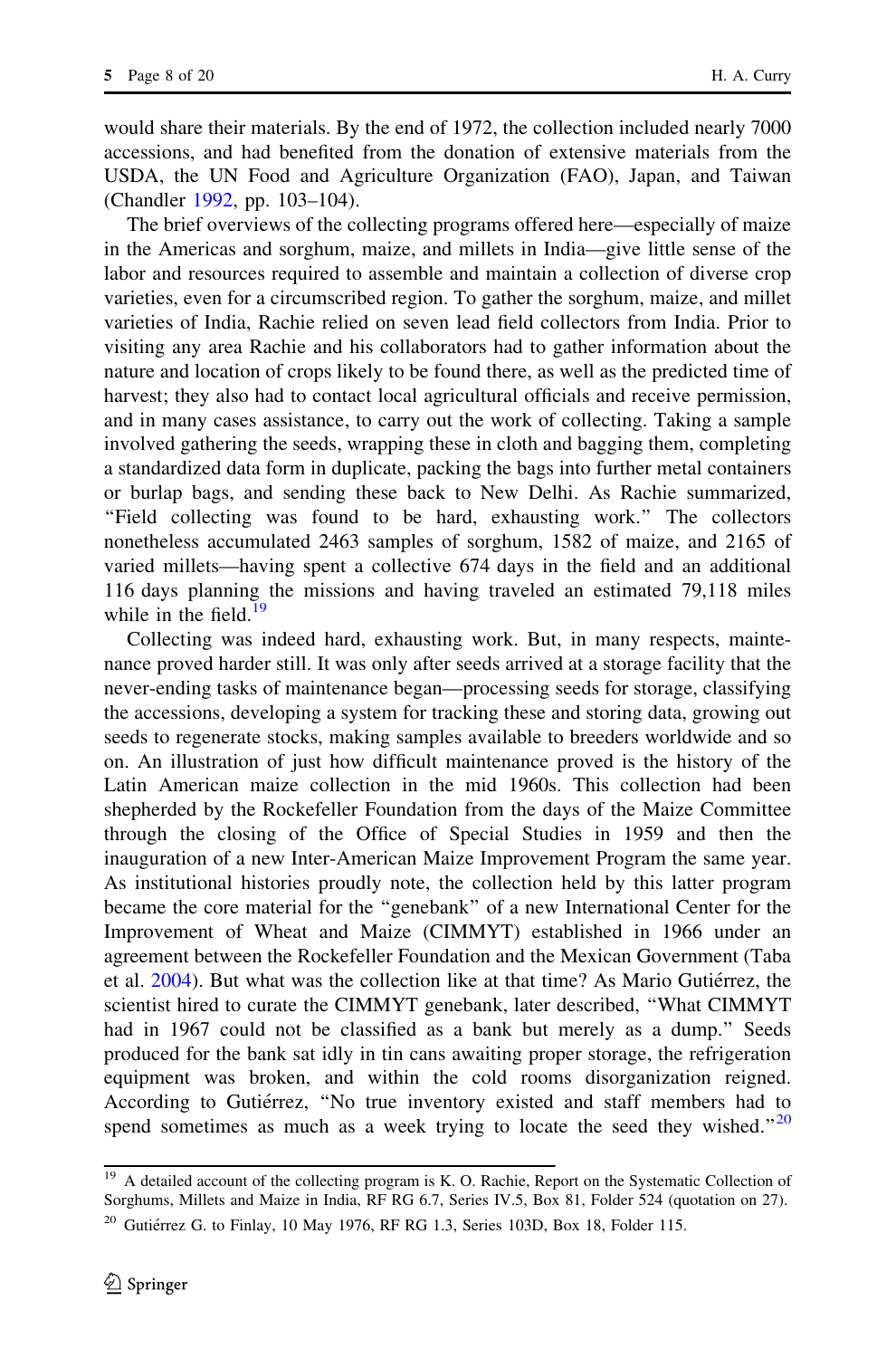Collecting, therefore, was only the beginning—and in some sense, the comparatively easy beginning—of a much more arduous task.

Though the collections may not have been as perfect as their originators would have wished them to be, and the task of maintenance an ongoing challenge, in the 1960s the international agricultural research institutes (CIMMYT and IRRI) and the agricultural program in India had some of the most comprehensive collections of varietal diversity in key economic crops found anywhere in world. $21$  The Rockefeller Foundation, as patron, had played a central role in bringing these into being.

#### 4 An international gene bank and the World Germplasm Project

While programs supported by the Rockefeller Foundation were accumulating massive numbers of varieties of select crops for the primary (though not exclusive) use of agricultural researchers affiliated with these programs, a growing number of breeders, botanists, and other biologists had begun to make calls for more, and more extensive, such collections. The 1960s saw increasing agitation for international efforts to gather and protect in perpetuity the vast genetic diversity in agricultural plants—and not just a few key crops but a wide range of species important to human social and economic activities. These calls prompted Rockefeller Foundation staff to develop, for the first time, an overarching vision for the foundation's role in stewarding collections of crop varieties and to articulate a position on this newly international and now more strongly conservation-oriented issue.

What was behind this heightened concern for crop diversity? One short answer is the work of the international agricultural research institutes and other development initiatives. By encouraging farmers to transition to high-yielding varieties as part of a larger package of agricultural change, programs such as the those of the Rockefeller Foundation in Mexico and India and institutions like CIMMYT and IRRI were seen as having expedited a transition away from the use of genetically diverse landraces that agriculturists had noted and worried about since the latenineteenth century. For some observers, these worries were further stimulated by a more general concern about ecological change; as a Dutch agricultural official described in 1973, ''This is not only a matter of agriculture and developing countries but also a matter of… the concern of so many people today with our environment."<sup>22</sup>

Of those organizations that responded to concern about the loss of genetic diversity in crop plants, two of the most important were FAO and an international research initiative called the International Biological Programme (IBP). It was members of an IBP committee who first produced a categorization of threatened ''genetic resources'' and indicated priorities for conservation within these. Hoping to transform their assessment into action, at least in the realm of agriculture, IBP

<sup>&</sup>lt;sup>21</sup> Most comparable collections up to this time were the product of national and imperial programs; see Flitner ([2003](#page-18-0)) and Saraiva [\(2013](#page-18-0)) for examples.

 $22$  Enclosure in Graves to Pino, 21 August 1973, RF RG 1.3, Series 103D, Box 16, Folder 103.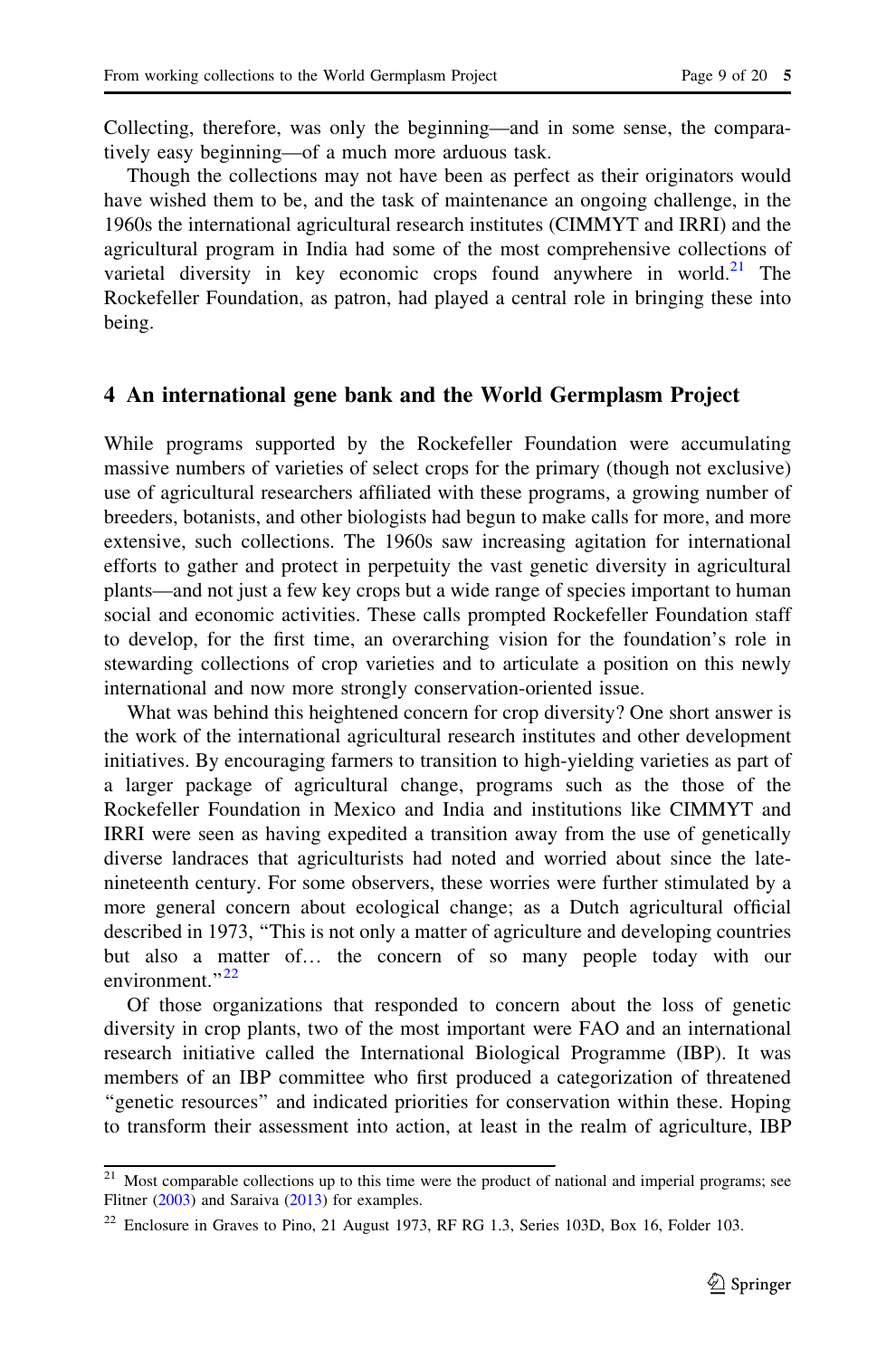members reached out to FAO (Frankel and Bennett [1970a](#page-18-0), preface; Pistorius [1997,](#page-18-0) ch. 1–2). Founded in October 1945 as a permanent UN agency in the domain of food and agriculture, FAO had played a role in the coordination of plant exploration and the creation of global catalogues of varieties of major food crops since the late 1940s. The joint efforts of the IBP and FAO led to a 1967 FAO/IBP Technical Conference on the Exploration, Utilization and Conservation of Plant Genetic Resources, the aims of which were to chart conservation concerns related to ''plant genetic resources,'' survey current activities, and create a plan of action for the future (Frankel and Bennett [1970a](#page-18-0); Pistorius [1997,](#page-18-0) ch. 2).

The plan elaborated at the 1967 conference was focused on stemming the perceived tide of losses. The first step would be to produce a survey of ''genetic resources in the field''—that is, an assessment of the location and extent of ''primitive material'' (landraces) and the wild relatives of crops (also considered useful as potential breeding material). This global survey, coordinated through a central agency, would in turn serve as a guide for collecting the plants identified. Another survey would chart existing collections at institutions throughout the world. All of these genetic resources would then be classified, evaluated, documented, and conserved for the long term. The key recommendation of the 1967 conference was the creation or designation of ''international seed storage facilities,'' in particular an ''international gene bank… available to all nations.'' Finally, bringing all of these linked elements together would necessitate high-level coordination and oversight. Having agreed that this ''can only come from [a] United Nations agency,'' the summary indicated that FAO and its Unit on Crop Ecology and Genetic Resources and Genetic Resources Information Centre would be the obvious choice (Frankel and Bennett [1970b](#page-18-0), pp. 13–17).

Although FAO may have seemed the logical institution to nominate as coordinating body for these activities, its status as a UN agency and mandate to improve food and agricultural production worldwide did not translate into clear international authority and effectiveness. The early ambitions for FAO to address world hunger through direct measures such as the reorganization of commodity markets, emergency food relief, and credit schemes to foster agricultural development were forestalled especially by British and US policymakers. US officials in particular wanted to promote free markets and, in the midst of the Cold War, retain the use of food aid as means of influencing leaders of developing nations and fostering goodwill abroad. As a result, FAO never received the funding or powers it needed to tackle hunger head-on, and its role in its early decades was limited largely to offering technical assistance and compiling statistics (Marchisio and Di Blase [1991;](#page-18-0) Staples [2006](#page-19-0)).

In the late 1960s, limited financial resources and authority remained a constraint on FAO activities. Although it had increased its operational programming, its technical assistance remained, according to one historical assessment, ''modest in comparison to other, particularly bilateral, sources'' of such assistance (Marchisio and Di Blase [1991,](#page-18-0) p. 61). Perhaps equally troublesome for the proposals of the 1967 conference, these years represented a period of transition at FAO. A multifaceted campaign against hunger begun in the early 1960s was curtailed in favor of a narrower focus on scientific and technical assistance and, under new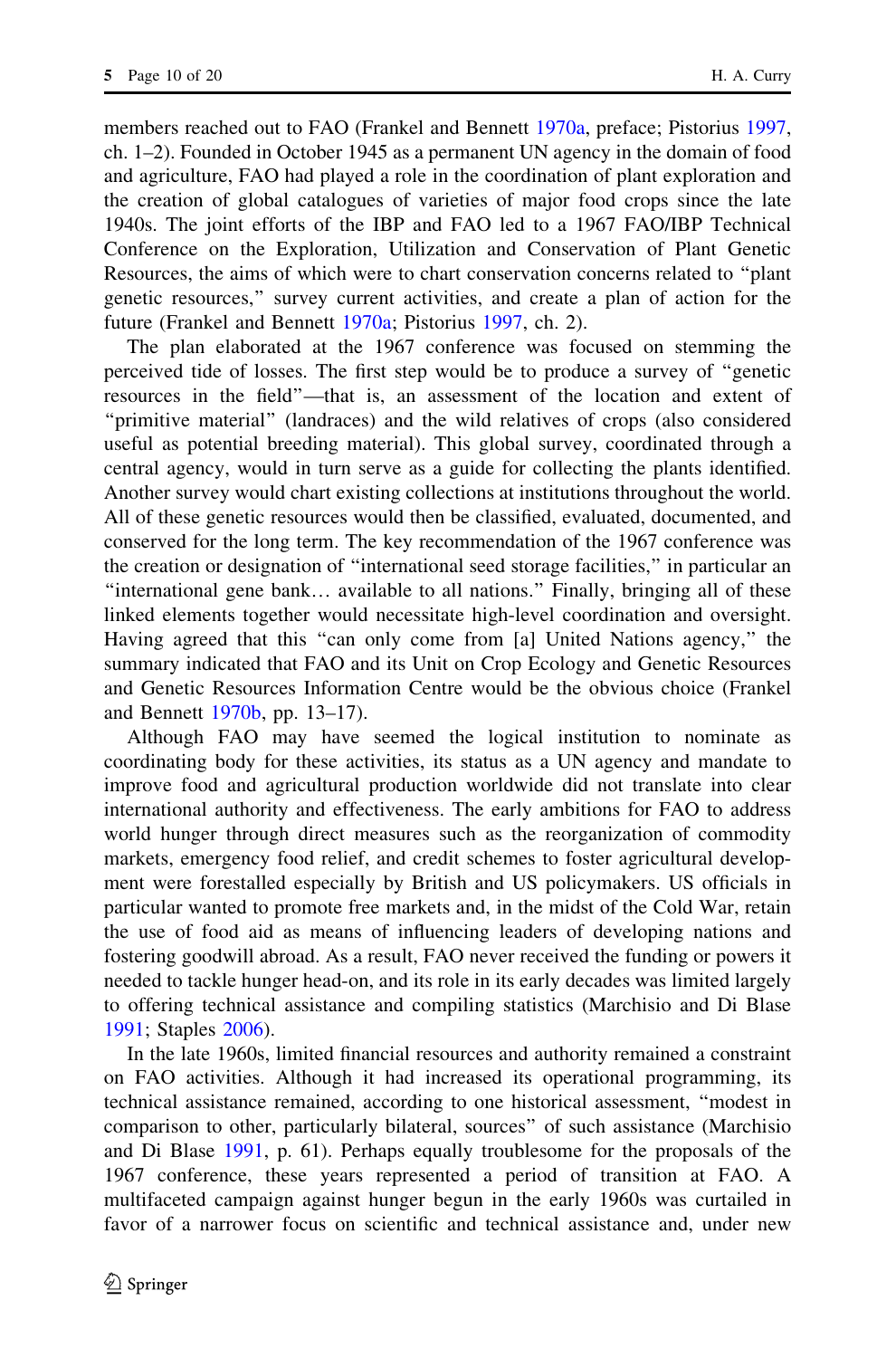leadership, FAO restructured both its internal organization and its programming priorities (Marchisio and Di Blase [1991](#page-18-0), pp. 72–73; Staples [2006](#page-19-0), p. 121). In the midst of these changes, the ambitious conservation agenda articulated at the FAO/ IBP Technical Conference and envisioned as a task for FAO remained on paper, even as interest in the issue of plant genetic resources continued to mount in both national and international circles.

Confronted by this growing international concern, which not only emerged from the Rockefeller Foundation's past activities but also potentially threatened its future work, foundation administrators moved to position themselves and their agricultural institutes as the most knowledgeable and effective agents in managing global crop diversity. However, they characterized this issue not as one of general conservation action, intended foremost to prevent a cascade of losses in crop species and their wild relatives, but rather as a targeted need to locate and make available to breeders increasingly rare ''indigenous varieties'' of major crops.

The director of the foundation's agricultural sciences program, Sterling Wortman, offered a first formal assessment in March 1969. ''During the past 25 years, The Rockefeller Foundation has contributed to science and to world agriculture by assisting in the collection, storage and evaluation of the world's basic food crops—corn, wheat, rice, sorghum, and the millets,'' Wortman noted. Yet further work remained to be done to ''complete'' collection and evaluation in these crops ''before the indigenous varieties are further displaced by newer high-yielding types.'' Wortman suggested that it would take two years for a group of experts to generate a status report on existing collections worldwide, which would then serve as a guide for gathering what diversity remained. He further indicated that the established international agricultural institutes (e.g., CIMMYT and IRRI) would be central hubs for these activities, organizing the collections and ensuring their availability to "the scientists who can make best use of them." $^{23}$ 

Why was such an effort required of the Rockefeller Foundation? Subsequent summaries emphasized that the foundation's successes had drawn on collections of genetic diversity and that future efforts would depend on similar resources. ''Results attained through the use of… genetically diverse resources have been spectacular, particularly in rice, wheat, and maize,'' summarized one proposal, referring to the foundation's programs in Latin America and Asia. ''To maintain the achieved high levels of production of these and for the improvement of other basic food crops, we are entirely dependent on the availability of material in the germplasm banks."<sup>24</sup>

Another important reason for the foundation to develop an overarching plan for the management of crop diversity was a widespread perception that they had played a role in placing such resources at risk. Even if it did not come up explicitly in many foundation reports and proposals, it always lurked between the lines. How could it not, when one of the most common examples offered to indicate the urgency of creating new collections was the spread of the Rockefeller-sponsored wheat and rice

<sup>23</sup> Wortman to Myers, 5 March 1969, RF RG 1.3, Series 103D, Box 16, Folder 101.

 $24$  Lewis Roberts, "Request for Authorization to Proceed with the Organization of a Conference," 23 April 1971, RF RG 1.3, Series 103D, Box 17, Folder 108.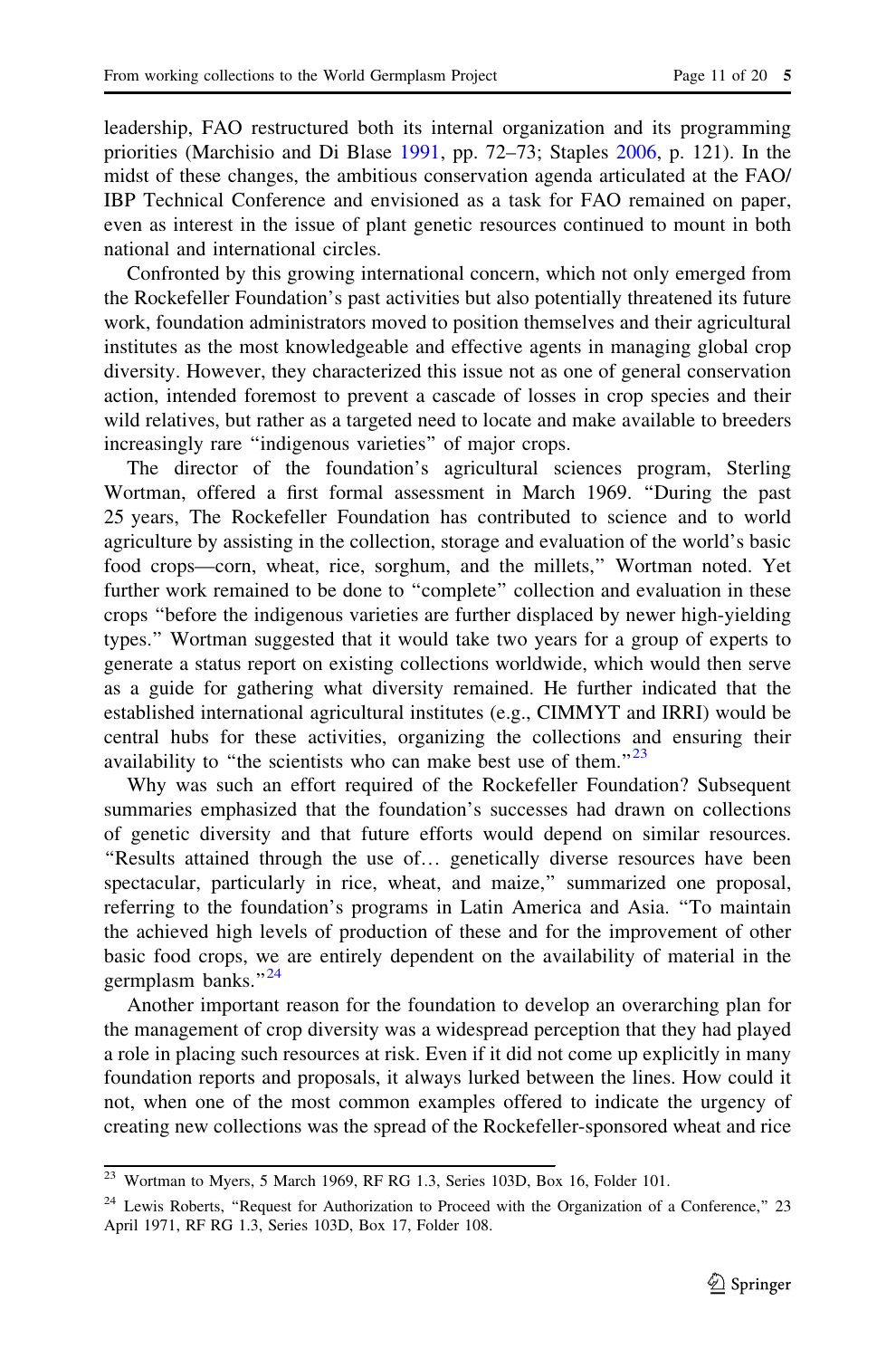varieties?<sup>25</sup> Foundation officers were well aware of this view.<sup>26</sup> As such, the foundation was not just addressing an unfolding agricultural problem that it had the experience and resources to take on. It was addressing a problem generated in part through its own activities.

Finally, foundation officers may well have worried about other institutions encroaching on activities (the collection and maintenance of landraces) that were not only areas of extensive investment on the part of the foundation, but also tasks central to the identity and importance of the agricultural research institutes. Although Wortman and his colleagues recognized that cooperation with institutions such as FAO would be essential in any international germplasm conservation effort, they tellingly did not reach out to these institutions in their initial planning. Instead, they dismissed them. The consensus of an April 1969 meeting, for example, was that the FAO/IBP proposals had arrived at a dead end—they would ''remain on paper."<sup>27</sup>

Empowered by their experiences in this field, concerned about the future viability of their programs, cognizant of their role in imperiling genetic resources, and likely aiming to continue as leaders in a newly crowded enterprise, those in the Rockefeller Foundation's agricultural sciences program forged ahead. In short order, they nominated four expert individuals—one each for maize, rice, wheat, and sorghum and millets—who in turn assembled a group that he and Foundation staff considered the best qualified to collectively establish the status of existing collections, gaps in these collections, and plans needed to ensure ''continued and improved protection" of global germplasm resources. $^{28}$ 

The summary statements to emerge from these efforts converged on a few themes. The first was that many varieties were indeed in danger of disappearing and further collection activities should be undertaken. A second was that oversight of collecting and maintenance should be done on a crop-specific basis and in most cases left to the care of the established agricultural research institutes. The wheat committee, for example, argued that CIMMYT, because of its ''unique character and role as an international center of research… would be the logical institution to serve as the coordinator'' for the activities recommended by the committee. Rather than attempt to build a centralized collection, or even a centralized effort, the committees generally agreed that each institute was best left to undertake independently the conservation efforts that its researchers felt most desirable.<sup>29</sup>

In April 1972, the Rockefeller Foundation dedicated the comparatively modest sum of \$350,000 ''toward the costs of completing the collection of the world germplasm of corn, wheat, rice, sorghum, and millets,'' stipulating that this was to be used within a three-year period. The assumed recipients of this grant money were IRRI (for work on rice), CIMMYT (for wheat and maize), an as-yet-only-proposed

 $25$  A good example of such referencing can be found in TAC Ad Hoc Working Group [\(1972](#page-19-0)).

<sup>26</sup> See, e.g., Resolution RF 72023, 5 April 1972, RF RG 1.3, Series 103D, Box 17, Folder 106.

<sup>27</sup> Wortman diary, 11 April 1969, RF RG 1.5, Series 200D, Box 327, Folder 2009.

<sup>&</sup>lt;sup>28</sup> Minutes of a Meeting on the Status of Germ Plasm Collection, Preservation, Evaluation and Utilization, 27–28 September 1971, RF RG 1.3, Series 103D, Box 16, Folder 101.  $29$  Ibid.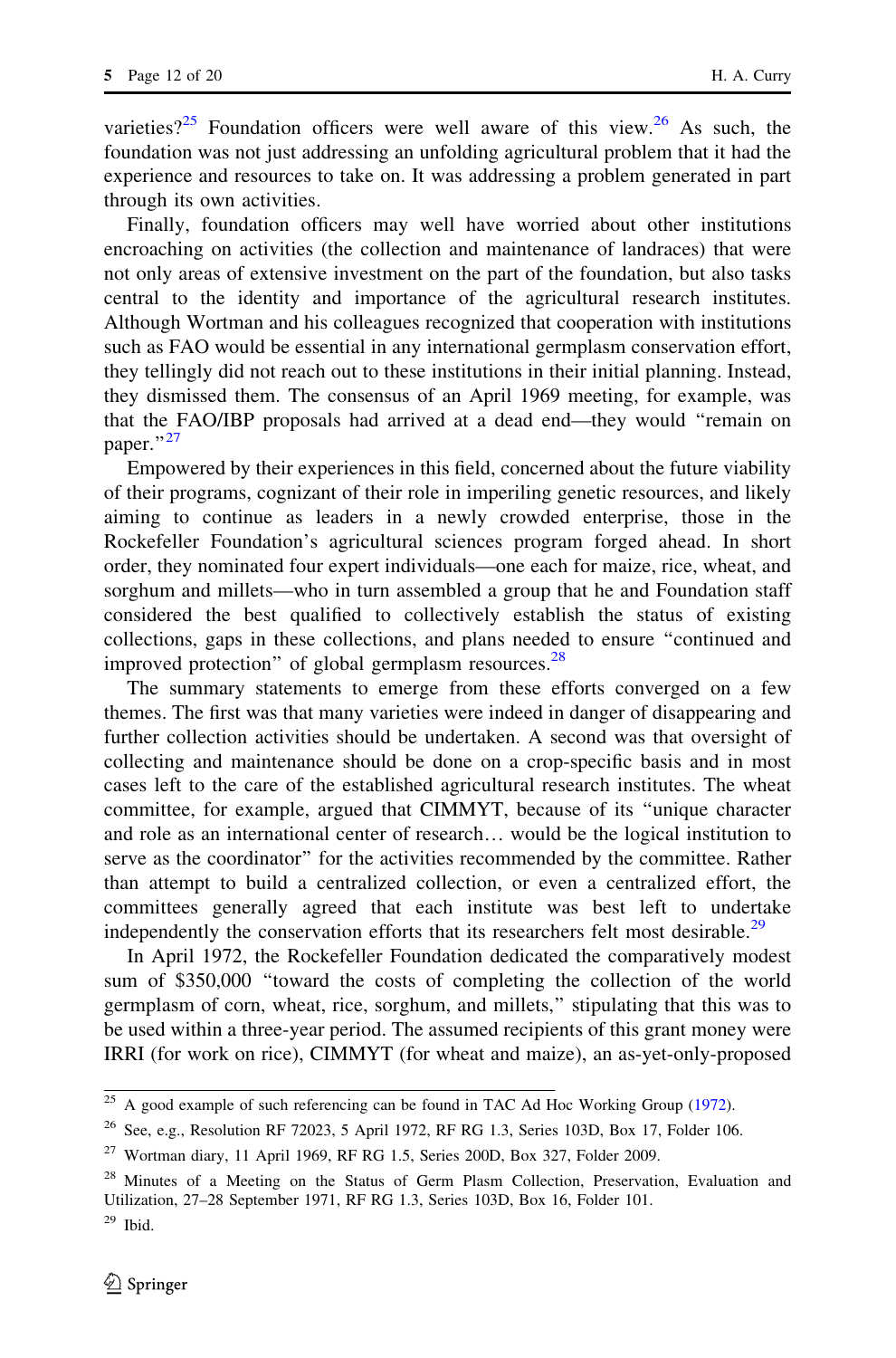International Center for Research in the Semi-Arid Tropics (later ICRISAT; for sorghum and the millets), and the Plant Introduction Research office of the USDA (presumably for collecting missions).<sup>30</sup>

The limited plan for protecting ''world germplasm'' formulated at the Rockefeller Foundation by 1972 was a far cry from the ambitious vision articulated at the FAO/IBP Technical Conference a few years earlier. It aimed at creating better collections of a handful of crops—crops that because of their economic importance had already been the focus of Rockefeller Foundation collections and that were arguably best represented in national and other collections—and to do so within established institutions and without global oversight. Its central objective was to ensure the long-term availability of precious resources to breeders. The FAO/IBP vision on the other hand was not limited to the core commodity crops of global agriculture but instead articulated a need for widespread conservation action, and furthermore emphasized the conservation aspects of the work over utilization. It made a strong case for the creation of new institutions, including regional seed banks and an international coordinating body. Finally, while the FAO/IBP proposal aimed at the development of an on-going effort, with permanent institutional support and activities projected for the indefinite future, foundation officers preferred to think that they were closing the door on this issue. Wortman described the World Germplasm Project as ''the systematic completion of the collection of the cereal grains."<sup>31</sup>

#### 5 CGIAR and the International Board for Plant Genetic Resources

Although Rockefeller Foundation administrators expressed skepticism about the ability of FAO and IBP to follow through on the ambitious scheme articulated at the FAO/IBP Technical Conference, the promoters of that scheme had not lost hope. In 1971 they laid their call for an internationally coordinated effort to conserve genetically diverse crops at the feet of a newly organized international body, the Consultative Group on International Agricultural Research (CGIAR), describing it as a concern that threatened the entire future of agricultural development. From 1971 until 1973, members of CGIAR, an organization whose mandate was to coordinate international aid for agricultural research in developing countries, grappled with the challenge of addressing this complex global conservation concern.

The origins of CGIAR, much like the rising concern about ''germplasm resources,'' lie in the Rockefeller Foundation's escalating activities in the area of agricultural assistance. In the 1960s, the costs to the foundation (as well as its partner, the Ford Foundation) of operating the international agricultural research institutes—which by 1967 included CIMMYT, IRRI, the International Center for Tropical Agriculture (CIAT) and the International Institute for Tropical Agriculture (IITA)—escalated rapidly. Although the foundations wished to see these continue, they did not envision themselves as permanent financial backers. By 1969 they had

<sup>30</sup> Resolution RF 72,023, 5 April 1972, RF RG 1.3, Series 103D, Box 17, Folder 106.

<sup>&</sup>lt;sup>31</sup> Wortman to Harrar, 2 March 1972, RF RG 1.3, Series 103D, Box 16, Folder 101.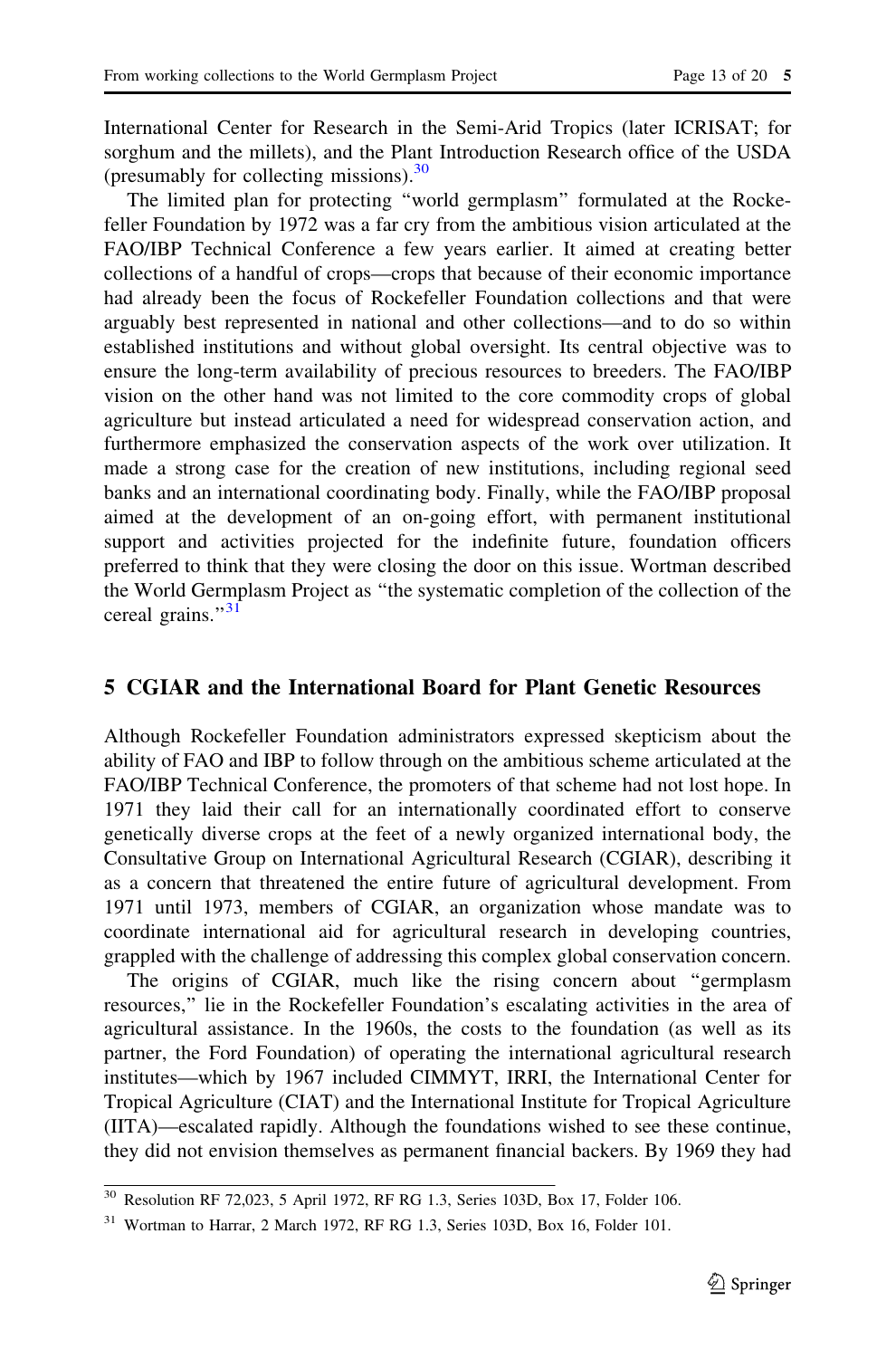initiated talks with various governments and international organizations, seeking relief from the enormous financial obligations the institutes entailed. These negotiations resulted in the 1971 formation of CGIAR, the purpose of which was to coordinate research activities that addressed the agricultural needs of developing countries. It worked primarily by directing funds from donors to the existing agricultural institutes, creating new institutes organized on the same basic model, and coordinating research efforts among all of these (CGIAR Secretariat [1971;](#page-17-0) Baum and Leieune [1986\)](#page-17-0).

From the outset, it was clear that the high-level officials who gathered as CGIAR at regular meetings would need a source of scientific and technical advice in order to effectively coordinate research at an international level. Its members therefore decided that CGIAR would have its own Technical Advisory Committee (TAC), comprising twelve scientists with expertise in agriculture and development. It was through this committee that the creation of a coordinated system to conserve crop plant diversity was presented to CGIAR as a pressing need for international agricultural research.

From the outset, the most hotly contested element of proposed genetic conservation activities was the role that would be given to FAO. The initial plan brought to the TAC in 1971 by staff of the Crop Ecology and Genetic Resources Unit of FAO called for the creation of eleven ''genetic resources centres'' to collect and maintain crop varieties and a coordinating body that would be ''planned and supervised by internationally recognized experts,'' staffed with trained personnel, and provided access to ''crop specialists'' to act as advisers. FAO estimated the initial five-year cost of \$5 to \$6.5 million to support eight or nine centers for a fiveyear period. It identified no new costs associated with the coordinating body presumably because it envisioned that the existing FAO Unit would assume them. This latter assumption raised immediate objections (FAO [1971](#page-18-0)). As Otto Frankel, a central figure in the 1967 FAO/IBP Technical Conference and chair of an FAO ''Panel of Experts'' on plant exploration and conservation, described: ''The FAO Unit concerned with genetic resources… has a staff of three professional people who are overworked and would be wholly inadequate... They have not achieved indeed, barely attempted—the much easier task of coordinating the work of those existing institutions which could now act as such a network."<sup>32</sup>

Other CGIAR members shared Frankel's concern about FAO's presumed leadership, especially representatives of the Rockefeller Foundation. As one foundation officer summarized, ''Essentially the main points of difficulty arise from the fact that FAO would presume to bring under its control the coordinating body, and there are serious reservations about the ability of FAO to develop the strategies for a comprehensive germplasm program.'' Although FAO, by virtue of its particular mandate, seemed to him a logical institution to take on international coordination, he felt that ''nevertheless, FAO's history in bureaucratic procedures and program execution leaves something to be desired.<sup>33</sup> (His assessment of course

<sup>&</sup>lt;sup>32</sup> See the additional pages appended to FAO [\(1971\)](#page-18-0) entitled "Comments on Dr. León's statement for TAC.''

<sup>&</sup>lt;sup>33</sup> Pino, memo, 15 December 1972, RF, RG 1.3, Subseries 103D, Box 16, Folder 101.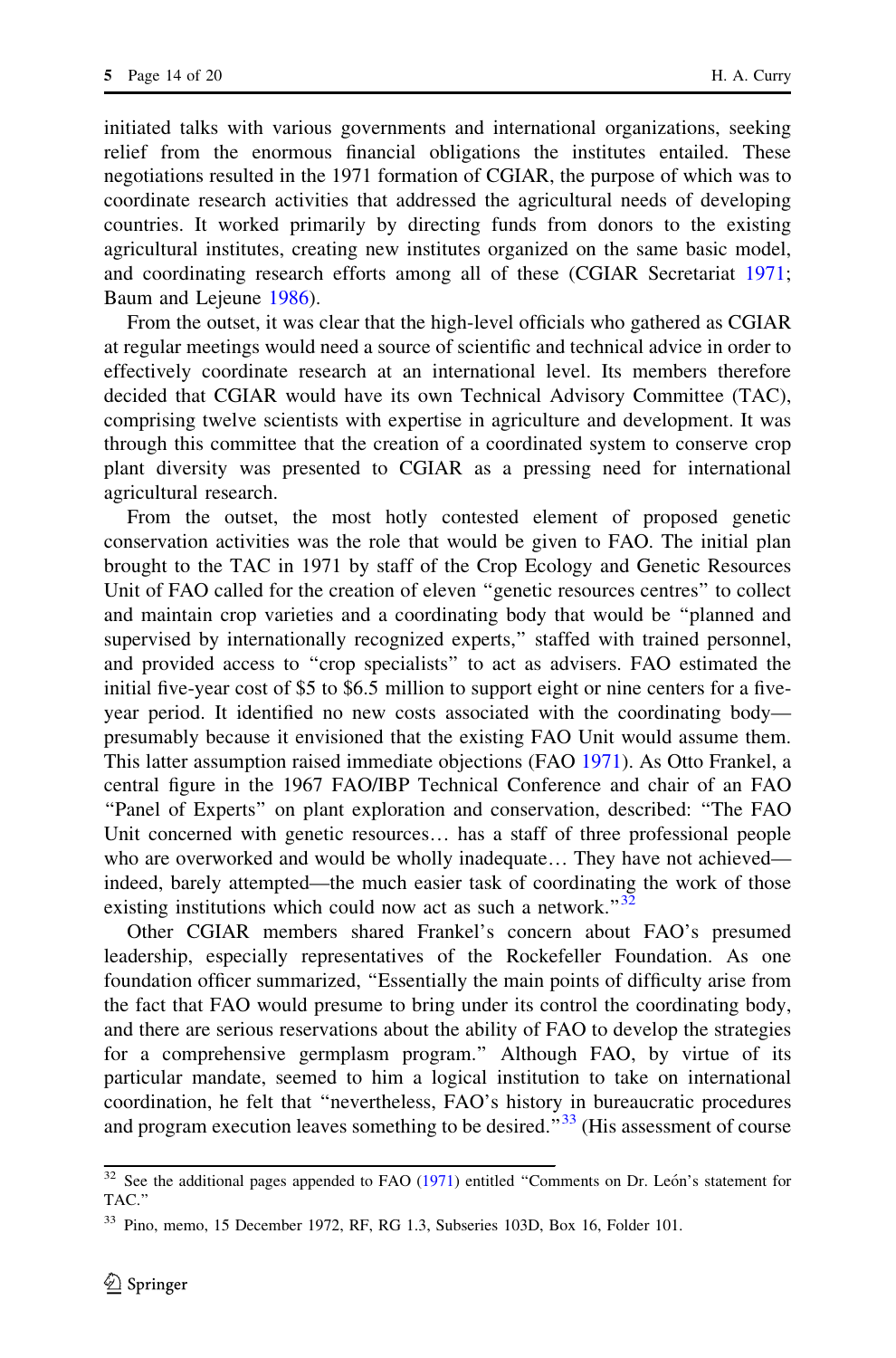left aside the question of whether FAO had ever had the resources it needed to effectively carry out programming.) He and other administrators were quick to point out who did have such experience: the Rockefeller Foundation. Through its World Germplasm Project, the foundation had begun to coordinate efforts among international institutions—albeit those to which it was already closely connected—in order to gather and preserve crop diversity. Foundation officers felt that these activities had not been adequately taken into account in discussions about the formation of a new genetic resources network. $34$ 

In addition to questioning FAO's overall capacity for program management, Rockefeller Foundation administrators raised concerns about its comparative weakness in more specialized areas of expertise. These included in particular the technical enterprises of collecting and maintaining seed stocks. To representatives of the foundation, the creation of new genetic resources centers under FAO oversight would take control out of the hands of those with the most relevant experience. In Wortman's estimation, ''Clearly, only international research centers [e.g., CIMMYT, IRRI] can really implement plans, including collection, evaluation, description, and maintenance… FAO can and would cooperate, but its officers generally would agree that action should rest with institutes, with FAO handling pub[licity]… descriptions, promotion of use of the resources, and arrangements for [international] cooperation in the evaluation of materials."<sup>35</sup>

In summer 1973, after a number of TAC subcommittee meetings and several iterations of proposals, a revised plan came from FAO to CGIAR for its consideration. Surprisingly, given the tenor of the meetings and negotiations that preceded it, this proposal placed even greater control in the hands of FAO, emphasized the limitations of the existing agricultural institutes, and replaced a previously planned independent advisory panel of scientists with the FAO Panel of Experts. Unsurprisingly, Rockefeller Foundation representatives stridently objected. Once again they couched their objections in terms of their previous experience. ''It seems to us that this is a scientific undertaking which must be controlled at all times… by the very best scientific judgment," Wortman began. "Once the funds [for collecting] become available, we find literally thousands of collections coming in… One can be dealing with a bottomless pit of collection if we do not have careful scientific control."<sup>36</sup> The implication was that FAO, a political organization, would not be in a position to manage competing demands for collection from varied national and regional entities. By comparison the agricultural institutes, with their in-house scientific expertise and their prior experience in managing the ''thousands of collections'' rolling in, would be far better positioned.

In the wake of the 1973 proposal and ensuing discussions, a subcommittee of CGIAR finally generated terms of reference and an operational plan for an International Board for Plant Genetic Resources (IBPGR) that would be accepted by CGIAR. At the first meeting of this subcommittee, Lewis Roberts, associate director of the Rockefeller Foundation's Agricultural Sciences program, propounded the views of the foundation. He argued first that the focus of any effort should be ''the

<sup>&</sup>lt;sup>34</sup> Roberts, memo to Pino, 27 March 1972, RF, RG 1.3, Subseries 103D, Box 16, Folder 101.

<sup>35</sup> Wortman, memo, 31 January 1972, RF, RG 1.3, Subseries 103D, Box 16, Folder 101.

<sup>&</sup>lt;sup>36</sup> Enclosure in Graves to Pino, 21 August 1973, RAC, RF, RG 1.3, Subseries 103D, Box 16, Folder 103.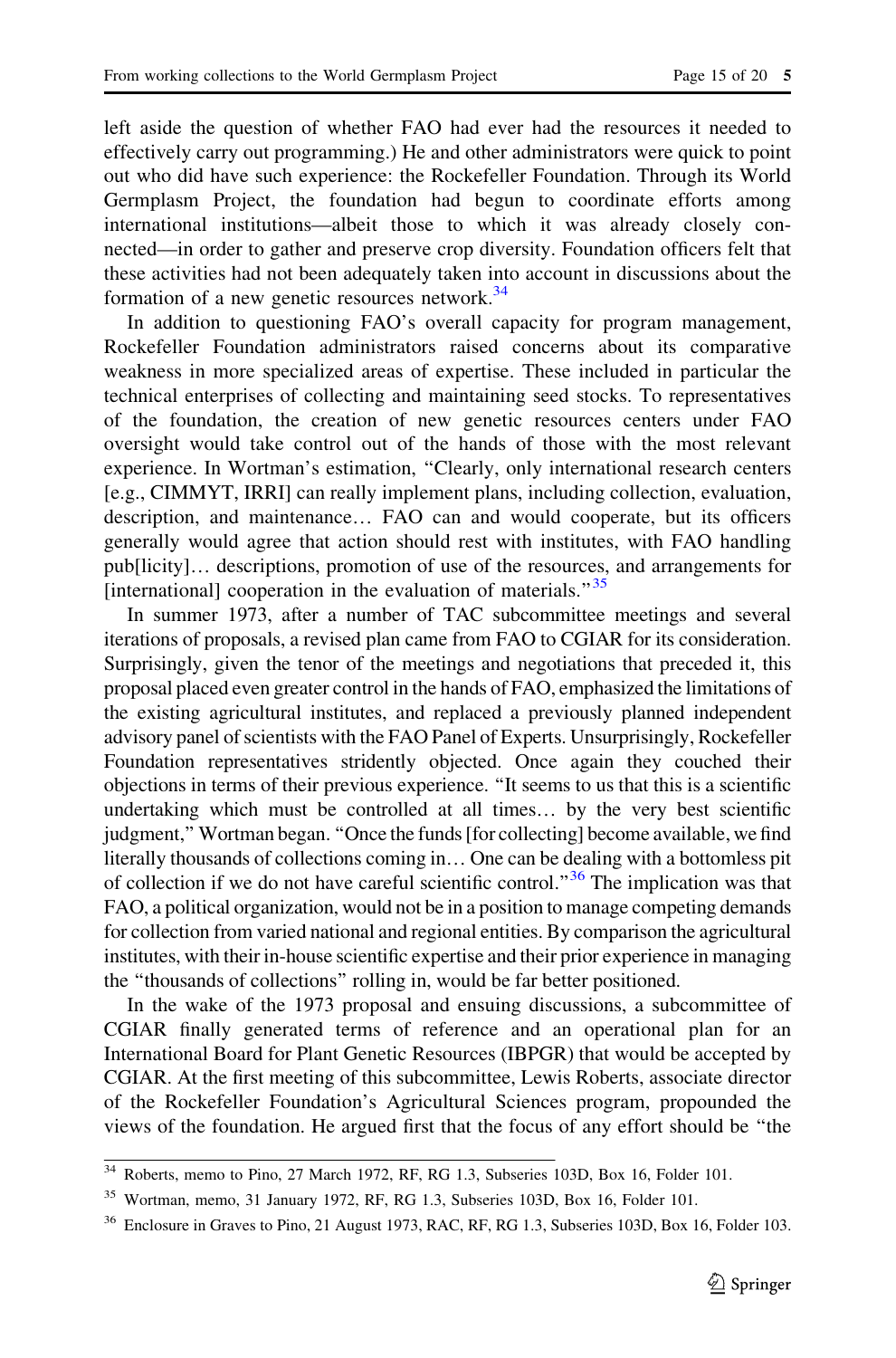relatively few crops that supply man with most of his food'' primarily on the grounds of cost, especially the cost of maintaining, evaluating, and sharing stocks. ''A very sharp focus of a global genetic resources program will be required in order to keep it from becoming so broad and unwieldy that it cannot be adequately financed or managed to ensure its success.'' His second major bid was for a governing board ''with a high degree of autonomy,'' which he thought was not ensured in the proposal of an expanded FAO unit operating in conjunction with its own Panel of Experts.<sup>37</sup> According to Roberts's account of the meeting, his proposal won favor over one advanced by FAO representatives. Roberts was subsequently asked to form a small sub-subcommittee together with members from UK and West Germany (and, notably, no one from FAO) to draft the terms of reference and plan of operation for the envisioned governing board.<sup>38</sup>

Although FAO had announced its intention of expanding its Crop Ecology and Genetic Resources Unit so as to be able to coordinate international conservation efforts, its central role in the finalized terms of reference was to provide a secretariat and maintain a trust fund for an independent board of experts who would be answerable primarily to CGIAR and its TAC. The activities of the IBPGR were described as giving priority to ''species of major economic importance and their wild and cultivated relatives."<sup>39</sup> In this work, its chief collaborators would be the established international agricultural research institutes and several new institutions just then coming on line under the auspices of CGIAR, which would be tasked with maintaining the core world collections of key economic crops such as maize, wheat, and rice. In other words, a narrow vision that supported established approaches to and institutions for agricultural development displaced the more encompassing FAO (and earlier IBP/FAO) vision of advancing food security through the conservation of a broad range of crops and the distribution of this work and the resources necessary to support it to a range of national and international actors. This outcome reflected a broader pattern that historians have identified at FAO that began in the late 1960s and became more apparent through early 1970s, in which ''the FAO lost its leadership on the issue of agricultural development'' (Staples [2006](#page-19-0), p. 121; see also Marchisio and Di Blase [1991\)](#page-18-0).

The proposal hammered out by Roberts and others on the sub-committee was one that the Rockefeller Foundation was happy to support. It provided initial funds that would be used (alongside larger donations from West Germany, Sweden, Netherlands, and the United Kingdom) to get the new IBPGR up and running. In addition, Roberts—in spite of his concern in January 1974 that FAO was trying ''to move in and take over major control of the Board'' by orchestrating the creation of a list of candidate members of IBPGR—was invited to be among the initial twelve members, assuring the foundation a voice in all of its early proceedings.<sup>40</sup>

<sup>&</sup>lt;sup>37</sup> Roberts, "The Collection, Preservation and Evaluation of the World's Plant Genetic Resources," 17 September 1973, RF RG 1.3, Subseries 103D, Box 16, Folder 103.

<sup>38</sup> Roberts, memo [on meeting of Sub-Committee on Genetic Resources], n.d., RF, RG 1.3, Subseries 103D, Box 16, Folder 104.

<sup>&</sup>lt;sup>39</sup> IBPGR, "Terms of Reference and Operational Rules and Procedures of the International Board for Plant Genetic Resources,'' 1974, RF, RG 1.3, Subseries 103D, Box 20, Folder 127.

<sup>40</sup> Roberts, 7 January 1974, RF RG 12, Lewis Roberts Officer Diary, Box 413, File 1974.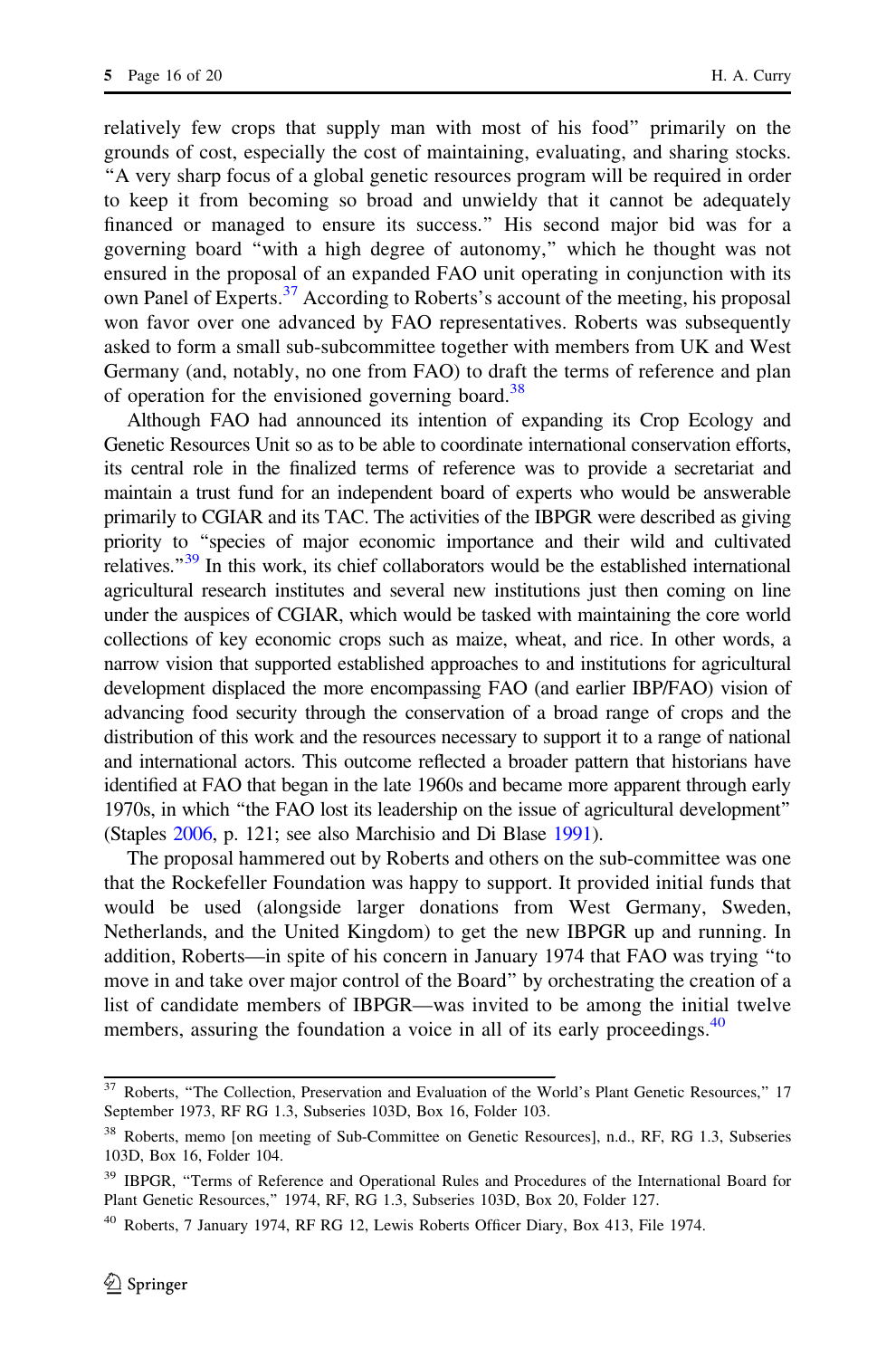# 6 Conclusion

Accounts by other scholars have ably demonstrated how the Rockefeller Foundation's interventions in international agriculture were shaped by its administrators' and personnel's assessments of the kinds of farmers and modes of agricultural production they encountered (or imagined) in the developing world. Here I have traced instead the crucial role played by the foundation's growing sense of its own central position in global agricultural development—and belief in its great skill in producing desirable outcomes—in shaping its activities. This, too, is an essential element to consider in understanding the history of its agricultural work in the later twentieth century.

The Rockefeller Foundation's gradually expanding ambitions, from immediate local concerns to projected global needs, is evident in the trajectory of its involvement in seed collection and conservation. The foundation's role in maintaining genetic stocks began as a small-scale enterprise in the 1940s, with staff in Mexico making collections of the crops they were tasked with improving for Mexican farmers. Around 1950 this initial maize collection began a slow transformation from being a working collection of Mexican maize varieties intended for use in the creation of better Mexican crops in the near future, to being the central repository for a global maize collection whose projected uses included maize breeders from around the world and especially the far future. And the Foundation did not stop at overseeing the world's maize diversity. Where the staff of the Mexican program had begun maize collections without an initial vision for their ultimate extent, staff of newer crop improvement programs incorporated systematic collecting of regional and global diversity from the outset. In the late 1960s, longstanding concerns about the loss of genetic diversity began to be expressed with much greater urgency by many biologists and breeders. Confronting proposals for new international institutions and oversight to address this issue, Rockefeller Foundation officers presented the foundation as already well positioned to ''complete'' collections of genetic diversity in all the major economic crop plants and advanced the agricultural institutions they had founded as the ideal permanent international repositories for these collections. Here they had challengers, namely, FAO, which advanced itself as the organization best positioned to coordinate the international management of crop genetic resources. In the debates that followed, Rockefeller Foundation officers effectively positioned themselves and the institutions founded and funded by the foundation as better equipped than FAO, the designated UN body for agricultural concerns, to understand and take responsibility for the long-term (indeed, indefinite) maintenance of resources essential for international agricultural production.

The Rockefeller Foundation's ever-expanding engagement with the genetic diversity of crop plants was not only a product of its officers' growing sense of their own centrality in global agricultural production, present and future. It was also linked to a belief in the success of their own programs. Time and again they held up the work of their own employees and institutes as exemplars of collection and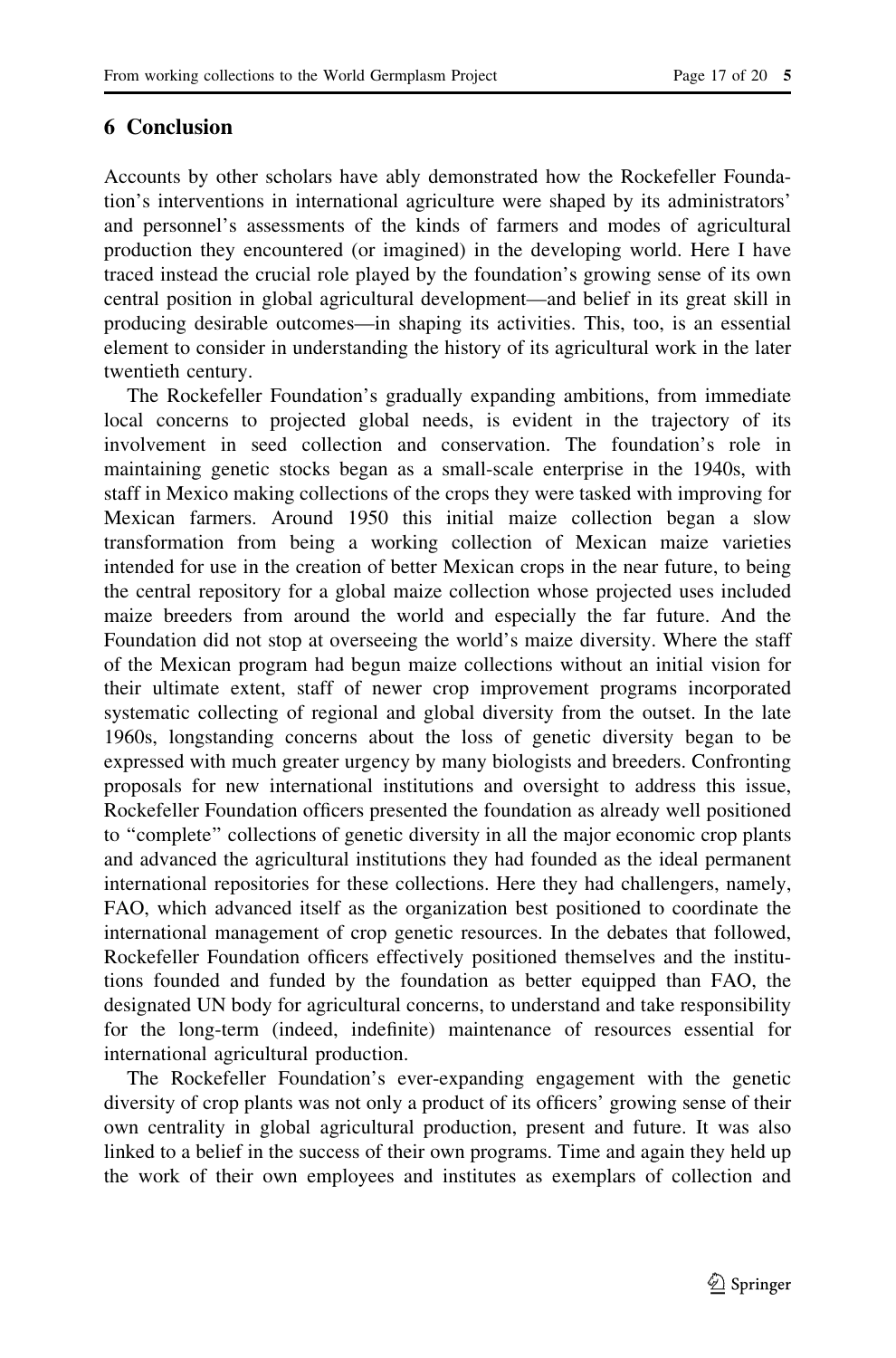<span id="page-17-0"></span>management of genetic material, even when they knew well that the established collections were vulnerable to disorder and decay.

The foundation's faith in the success of its own programs can also be read into the shared belief of its administrators that they had so fundamentally transformed agricultural production that there was no hope for survival of genetically diverse varieties. This was a belief that was apparently shared among the agricultural research institutes as well, even as they became increasingly distinct from the foundation. As a document produced by a CIMMYT staff member in 1972 described, ''CIMMYT, as one of the main architects of the so called 'Green Revolution,' has been responsible more than any other organization during the past five years for the displacement of local varieties and primitive cultivars of wheat and maize from their natural regions of cultivation and their replacement with higher yielding exotic varieties."<sup>41</sup> Rockefeller Foundation staff were not embarrassed by their institutions' implication in this perceived destruction of genetic resources and the risks to future agricultural production thought to be attendant upon it, but rather saw it as part of their established record of success. It was simply another reason for entrusting the future of the global diversity of crop plants to the foundation and the organizations it had played a central role in creating.

Acknowledgements Research for this article was supported in part by a grant-in-aid from the Rockefeller Archive Center; I am deeply grateful to the RAC and its staff for their assistance. I also wish to thank Robert Meunier, Kärin Nickelsen, and Staffan Müller-Wille for their editorial comments and advice, and two anonymous reviewers for their very helpful feedback.

Open Access This article is distributed under the terms of the Creative Commons Attribution 4.0 International License ([http://creativecommons.org/licenses/by/4.0/\)](http://creativecommons.org/licenses/by/4.0/), which permits unrestricted use, distribution, and reproduction in any medium, provided you give appropriate credit to the original author(s) and the source, provide a link to the Creative Commons license, and indicate if changes were made.

#### References

- Barahona, A. (2008). Mendelism and agriculture in the first decades of the XXth Century in Mexico. In A cultural history of heredity IV: Heredity in the century of the gene, Preprint 343 (pp. 111–128). Berlin: Max-Planck-Institut für Wissenschaftsgeschichte.
- Baranski, M. (2015). The wide adaptation of green revolution wheat. Ph.D. thesis, Arizona State University.
- Baum, W. G., & Lejeune, M. L. (1986). Partners against hunger: The Consultative Group on International Agricultural Research. Washington, DC: World Bank.
- CGIAR Secretariat. (1971). Resolution: Objectives, composition and organizational structure. May. [http://hdl.handle.net/10947/5254.](http://hdl.handle.net/10947/5254)
- Chandler, R. F. Jr. (1992). An adventure in applied science: A history of the International Rice Research Institute. Manila: IRRI. [http://books.irri.org/9711040638\\_content.pdf](http://books.irri.org/9711040638_content.pdf).
- Clark, J. A. (1956). Collection, preservation, and utilization of indigenous strains of maize. Economic Botany, 10(2), 194–200.
- Cotter, J. E. (2003). Troubled harvest: Agronomy and revolution in Mexico, 1880–2002. Westport: Praeger.

<sup>&</sup>lt;sup>41</sup> Enclosure in Finlay to Roberts, 17 March 1972, RF RG 1.3, Series 103D, Box 18, Folder 112.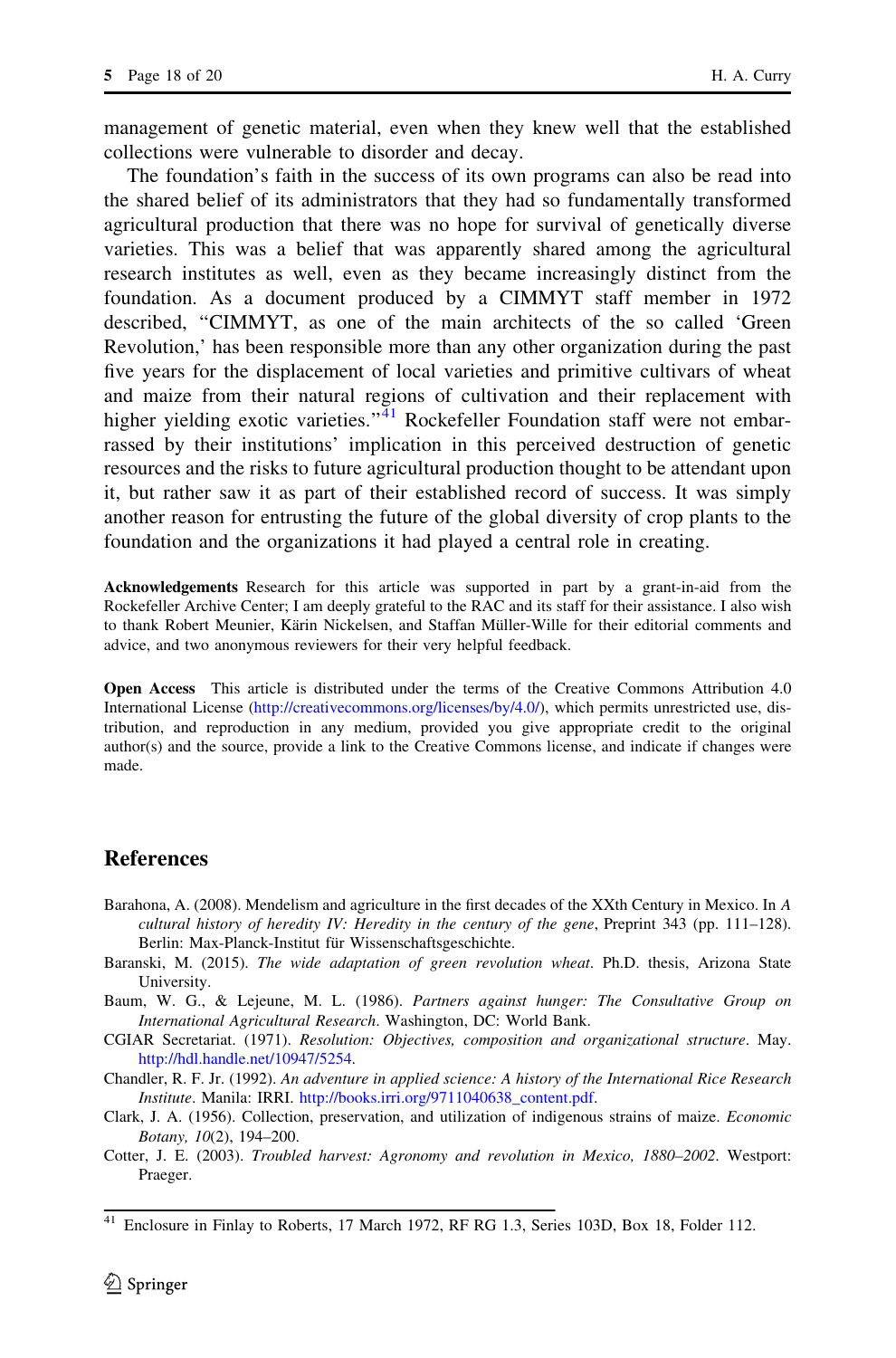- <span id="page-18-0"></span>Cullather, N. (2004). Miracles of modernization: The green revolution and the apotheosis of technology. Diplomatic History, 28(2), 227–254.
- Cullather, N. (2010). The hungry world: America's Cold War battle against poverty in Asia. Cambridge: Harvard University Press.
- Curry, H. A. (2017). Breeding uniformity and banking diversity: The genescapes of industrial agriculture, 1935–1970. Global Environment, 10, 83–113.
- FAO. (1971). Proposal to establish a network of genetic resources centres. CGIAR TAC, Second Meeting, Rome, October 19–22. <http://hdl.handle.net/10947/973>.
- Fenzi, M., & Bonneuil, C. (2016). From "genetic resources" to "ecosystem services": A century of science and global policies for crop diversity conservation. Culture, Agriculture, Food and Environment, 38(2), 72–83.
- Fitzgerald, D. (1986). Exporting American agriculture: The Rockefeller Foundation in Mexico, 1943–1953. Social Studies of Science, 16(3), 457–483.
- Flitner, M. (2003). Genetic geographies: A historical comparison of agrarian modernization and eugenic thought in Germany, the Soviet Union, and the United States. Geoforum, 34(2), 175–185.
- Frankel, O. H., & Bennett, E. (Eds.). (1970a). Genetic resources in plants—Their exploration and conservation. IBP Handbook No. 11. Oxford: Blackwell.
- Frankel, O. H., & Bennett, E. (1970b). Genetic resources. In O. H. Frankel & E. Bennett (Eds.), Genetic resources in plants—Their exploration and conservation, IBP Handbook No. 11 (pp. 7–17). Oxford: Blackwell.
- Harwood, Jonathan. (2009). Peasant friendly plant breeding and the early years of the green revolution in Mexico. Agricultural History, 83(3), 384–410.
- Harwood, Jonathan. (2012). Europe's green revolution and others since: The rise and fall of peasantfriendly plant breeding. London: Routledge.
- Hernández X., E. (1998). Experiences in the collection of maize germplasm. In CIMMYT, Recent advances in the conservation and utilization of genetic resources: Proceedings of the global maize germplasm workshop (pp. 1–8). Mexico, DF: CIMMYT.
- House, L. (1980). A guide to sorghum breeding. Andhra Pradesh: ICRISAT.
- Jennings, B. (1988). Foundations of international agricultural research: Science and politics in Mexican agriculture. Boulder: Westview Press.
- Mangelsdorf, P. C. (1974). Corn: Its origin, evolution, and improvement. Cambridge: Harvard University Press.
- Marchisio, S., & Di Blase, A. (1991). The Food and Agriculture Organization (FAO). Dordrecht: Martinus Nijhoff Publishers.
- Matchett, K. (2002). Plant sciences research and agriculture in Mexico: Tensions and collaboration among Mexican and U.S. scientists, 1935–1965. Ph.D. thesis, University of Minnesota.
- Matchett, K. (2006). At odds over inbreeding: An abandoned attempt at Mexico/United States collaboration to ''improve'' Mexican corn, 1940–1950. Journal of the History of Biology, 39(2), 345–372.
- Nally, D., & Taylor, S. (2015). The politics of self-help: The Rockefeller Foundation, philanthropy and the ''long'' green revolution. Political Geography, 49, 51–63.
- Oasa, E. K. (1981). The international rice research institute and the green revolution: A case study on the politics of agricultural research. Ph.D. Thesis, University of Hawaii.
- Patel, R. (2013). The long green revolution. Journal of Peasant Studies, 40(1), 1–63.
- Peres, S. (2016). Saving the gene pool for the future: Seed banks as archives. Studies in History and Philosophy of Science-Part C, 55, 96–104.
- Perkins, J. H. (1997). Geopolitics and the green revolution: Wheat, genes, and the Cold War. Oxford: Oxford University Press.
- Pistorius, R. (1997). Scientists, plants, and politics: A history of the plant genetic resources movement. Rome: IPGRI.
- Pistorius, R., & Van Wijk, J. (1999). The exploitation of plant genetic information: Political strategies in crop development. Wallingford: CABI.
- Saraiva, T. (2013). Breeding Europe: Crop diversity, gene banks, and commoners. In N. Disco & E. Kranakis (Eds.), Cosmopolitan commons: Sharing resources and risks across borders (pp. 185–212). Cambridge: MIT Press.
- Shepherd, C. J. (2005). Imperial science: The Rockefeller Foundation and agricultural science in Peru, 1940–1960. Science as Culture, 14(2), 113–137.